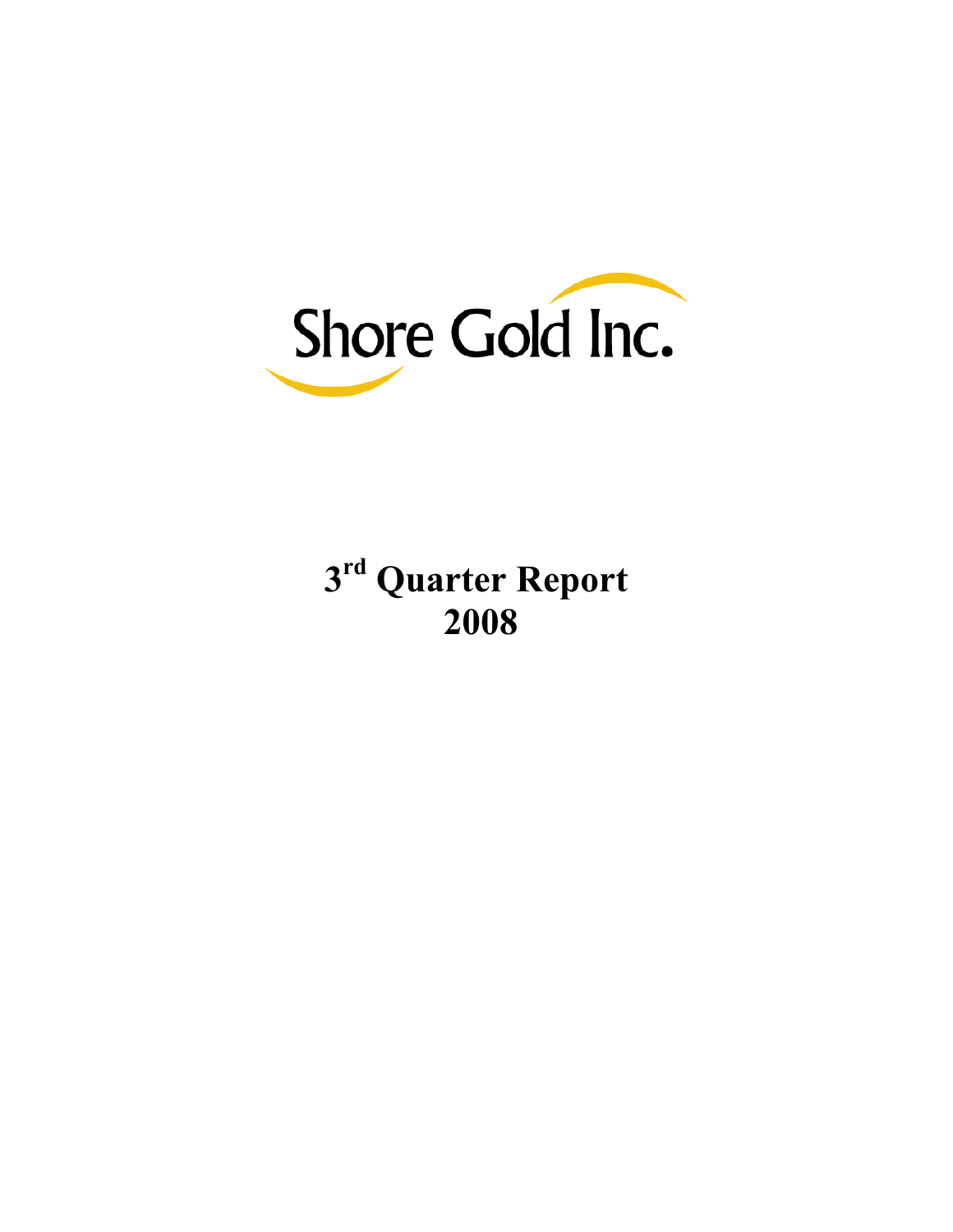

Shore Gold Inc.

*"Exploring and Developing Saskatchewan Diamond Resources"* **www.shoregold.comSGF: TSX**

## **MANAGEMENT'S DISCUSSION & ANALYSIS**

For the quarter ended September 30, 2008

The following discussion and analysis is prepared by Management as of November 5, 2008 and should be read in conjunction with the unaudited consolidated financial statements for the period ended September 30, 2008 and audited financial statements for the year ended December 31, 2007 available on SEDAR at www.sedar.com. Shore Gold Inc. ("Shore", "SGF", or "the Company") prepares its financial statements in accordance with Canadian generally accepted accounting principles ("GAAP"). All amounts are reported in Canadian dollars unless otherwise indicated.

## **Overview**

During the third quarter of 2008, the Company remained focused on the Fort à la Corne area of central Saskatchewan, with the ongoing exploration of the Star Diamond Project and Shore's 60 percent interest in the Fort à la Corne Joint Venture ("FALC-JV"). The FALC-JV participants are Kensington Resources Ltd. ("Kensington"), a wholly owned subsidiary of Shore, and Newmont Mining Corporation of Canada Limited ("Newmont") (40 percent). The main activities for the Star Diamond Project were the ongoing desk-top engineering studies and data analysis required to convert the Mineral Resource to a Mineral Reserve and a feasibility study conforming to NI 43-101 and Canadian Institute of Mining, Metallurgy and Petroleum ("CIM") standards. Work on the FALC-JV concentrated on underground bulk sampling and large diameter ("LD") drilling as well as sample processing.

In order to allow certain of the Fort à la Corne projects to move forward, the Company announced the submission of a project proposal for a joint Star-Orion South Diamond Project (See SGF News Release November 3, 2008). The project proposal is the first step in the Environmental Impact Assessment (EIA) process and initiates discussion about the implications of the project with regulators and the public.

## **Star Diamond Project Advanced Exploration Program**

The Company continues to assess the Star Diamond Project Advanced Exploration Program. This primarily involves desk-top engineering studies and data analysis required to convert the Mineral Resource to a Mineral Reserve and a feasibility study conforming to NI 43-101 and CIM standards. In early June, the Company announced the completion of the NI 43-101, risk adjusted, Mineral Resource estimate for the explored portion of the Star Kimberlite (See SGF News Release June 9, 2008). The Mineral Resource estimate, as prepared by independent Qualified Persons from AMEC Americas Limited ("AMEC"), includes Indicated Resources of 122.7 million tonnes at a grade of 13.6 carats per hundred tonnes ("cpht") for a total of approximately 17 million carats and Inferred Resources of 30.3 million tonnes at a grade of 13.1 cpht. Shore commissioned the NI 43- 101 Mineral Resource estimate for the Star and Star West (the portion of the Star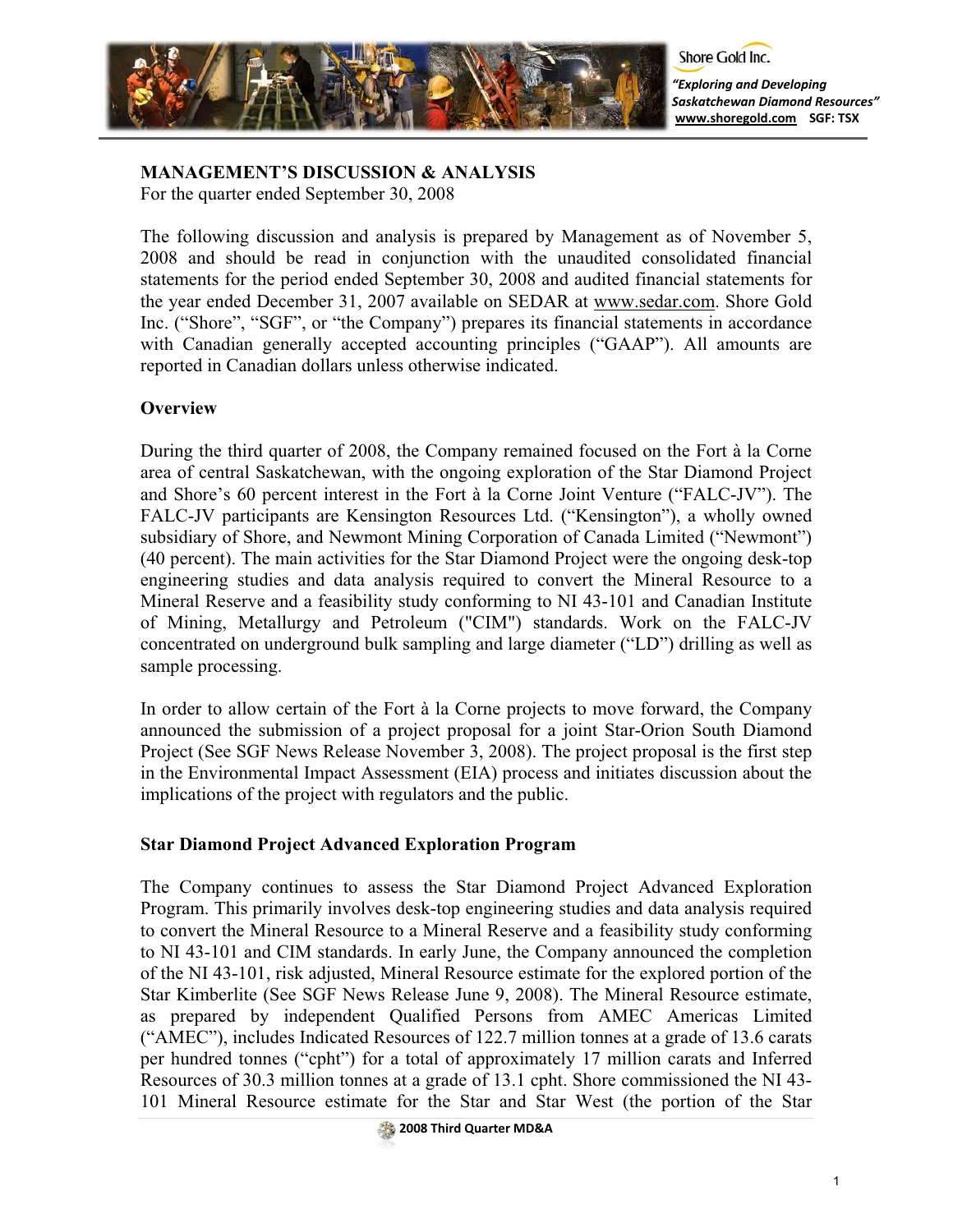

Kimberlite within the FALC-JV) properties pursuant to its obligation under NI 43-101 to prepare and file a Technical Report and as such, the Technical Report (See SGF News Release July 22, 2008) is the sole responsibility of Shore. The Technical Report can be viewed on the Company's website (www.shoregold.com) or on SEDAR (www.sedar.com).

During the third quarter, the Company drilled eight additional LD holes on the Star Kimberlite (including three LD drill holes on Star West). Results from these LD drill holes are awaited and will be incorporated into the desk-top engineering studies and data analysis currently in progress. In total, 1,368.8 metres of LD drilling was performed, with a total of 306.2 metres of kimberlite intersected.

# **FALC-JV Project Exploration Program**

During the third quarter of 2008, the major activities on the FALC-JV Project were the continuing underground bulk sampling on Orion South, LD drilling and sample processing.

The Company recently announced an updated geological model for the Orion South Kimberlite, which forms the southern part of the Orion Kimberlite Cluster within the FALC-JV (See SGF News Release October 21, 2008). This updated model has resulted in a significant tonnage increase for the Early Joli Fou (EJF) Kimberlite, the EJF being the target lithology for diamonds in Orion South. This update is the result of the recent integration of 2008 core drilling data into the Orion South geological model. While the total estimated tonnage has decreased to between 333 and 375 million tonnes (previously estimated to be between 360 and 400 million tonnes), the EJF tonnage estimate has increased to between 210 and 234 million tonnes (previously estimated to be between 176 and 196 million tonnes). The primary goal of the underground bulk sampling program on Orion South is to collect 5,000 carats from the EJF for valuation purposes (see figure 1).



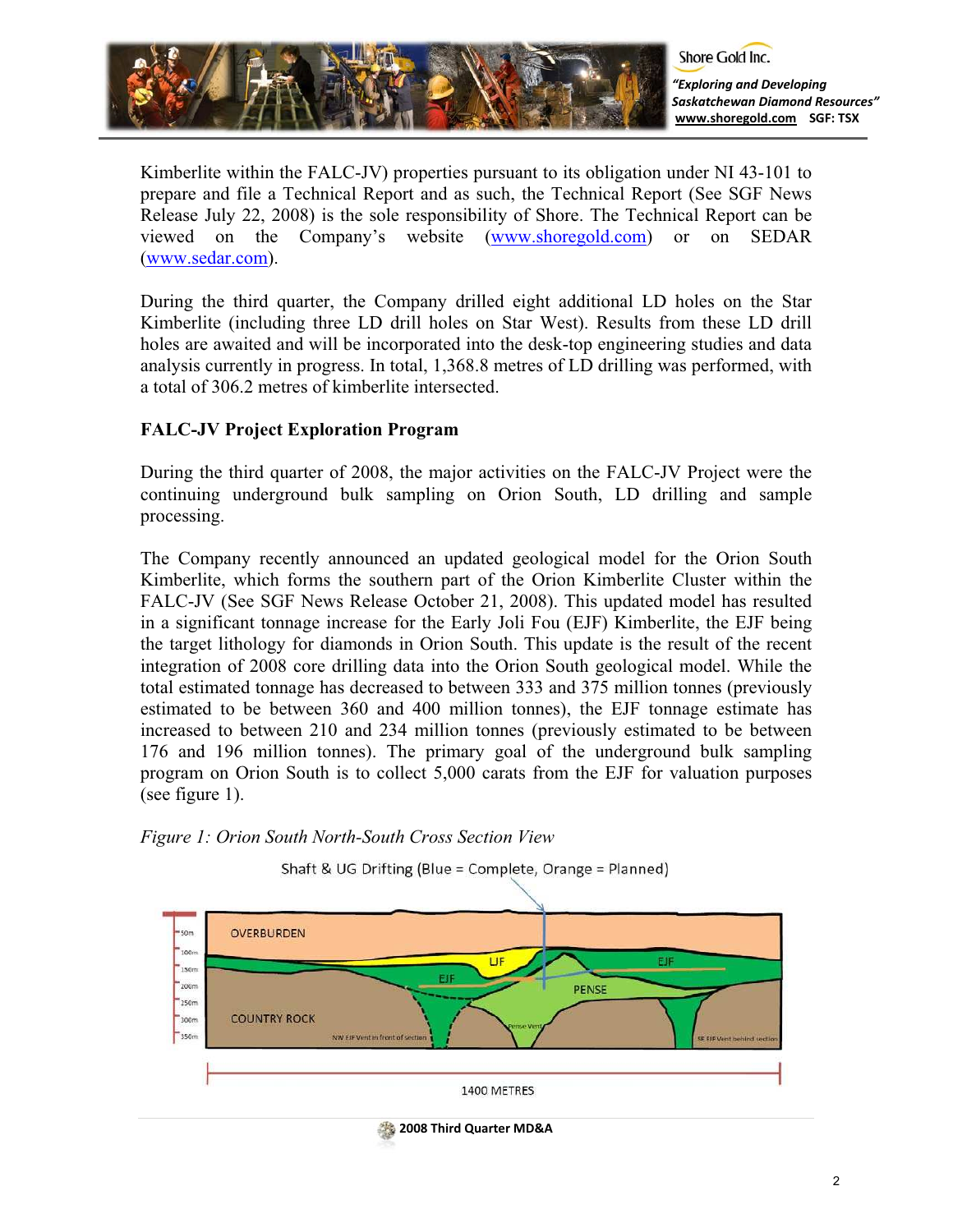

As seen in Figure 1, underground bulk sampling is well underway with results of this progress being recently released. During October, the fourth set of diamond results from the underground bulk sampling of Orion South was announced (See SGF News Release October 24, 2008). Total diamond recoveries were 288.36 carats from 5,673.82 dry tonnes processed, or 5.08 cpht. Included in these results was a 45.95 carat diamond which is a fragment of a larger stone and is the largest diamond recovered from the Orion Cluster to date. All fifteen kimberlite batches included in this set of results were from the Pense Kimberlite which generally has a lower diamond grade than the EJF (see SGF News Release October 21, 2008). Drifting through this Pense material was necessary to access the target EJF Kimberlite located to the south and north of the shaft. A substantial amount of this fine grained Pense material had to be excavated to develop the necessary underground infrastructure for future bulk sampling of EJF Kimberlite. The occurrence of the 45.95 carat stone within the Pense Kimberlite confirms the prospects of coarser grained parts of this kimberlite lithology and the large stone potential of Orion South.

The fifth set of diamond results from the underground bulk sampling of Orion South was also announced during October (See SGF News Release October 29, 2008). Total diamond recoveries were 330.54 carats from 2,809.11 dry tonnes processed. All batches reported were collected during lateral drifting between 150 and 200 metres from the shaft station at 186 metres below surface. Three kimberlite lithologies comprising this set of results included Pense Kimberlite, a transitional zone of mixed EJF and Pense Kimberlite and EJF Kimberlite. The batches comprised of only EJF Kimberlite averaged 17.39 cpht. These grades compare favourably with the EJF grade encountered at higher levels in the shaft (See SGF News Releases of February 5 and March 4, 2008).

In addition to the underground development, LD drilling continued on Orion South and Taurus during the third quarter of 2008. Shore anticipates the completion of the FALC-JV's current LD drilling programs by late January 2009. The drilling during this time will focus on the Taurus Kimberlite cluster to allow for future evaluation. As well, additional LD drilling is expected to be performed on Orion South which, in combination with the underground bulk sampling results, is expected to fulfill the necessary requirements for a resource definition on this body. The anticipated completion of the LD drilling program in the FALC-JV is a major milestone in the evaluation of these large diamondiferous kimberlites. While the numerous kimberlites within the FALC-JV will require additional LD drilling further into the future, it is the present focus to evaluate the Star and Orion South Kimberlites to the point where a production decision can be made.

## **Buffalo Hills Joint Venture Exploration Program**

The Buffalo Hills Joint Venture participants are Shore (22.5 percent), Diamondex Resources Ltd. ("Diamondex") (22.5 percent), EnCana Corporation (43 percent) and Pure Diamonds Exploration Inc. (12 percent). Diamondex has been appointed operator of the Buffalo Hills Joint Venture. Shore and Diamondex have the option to increase their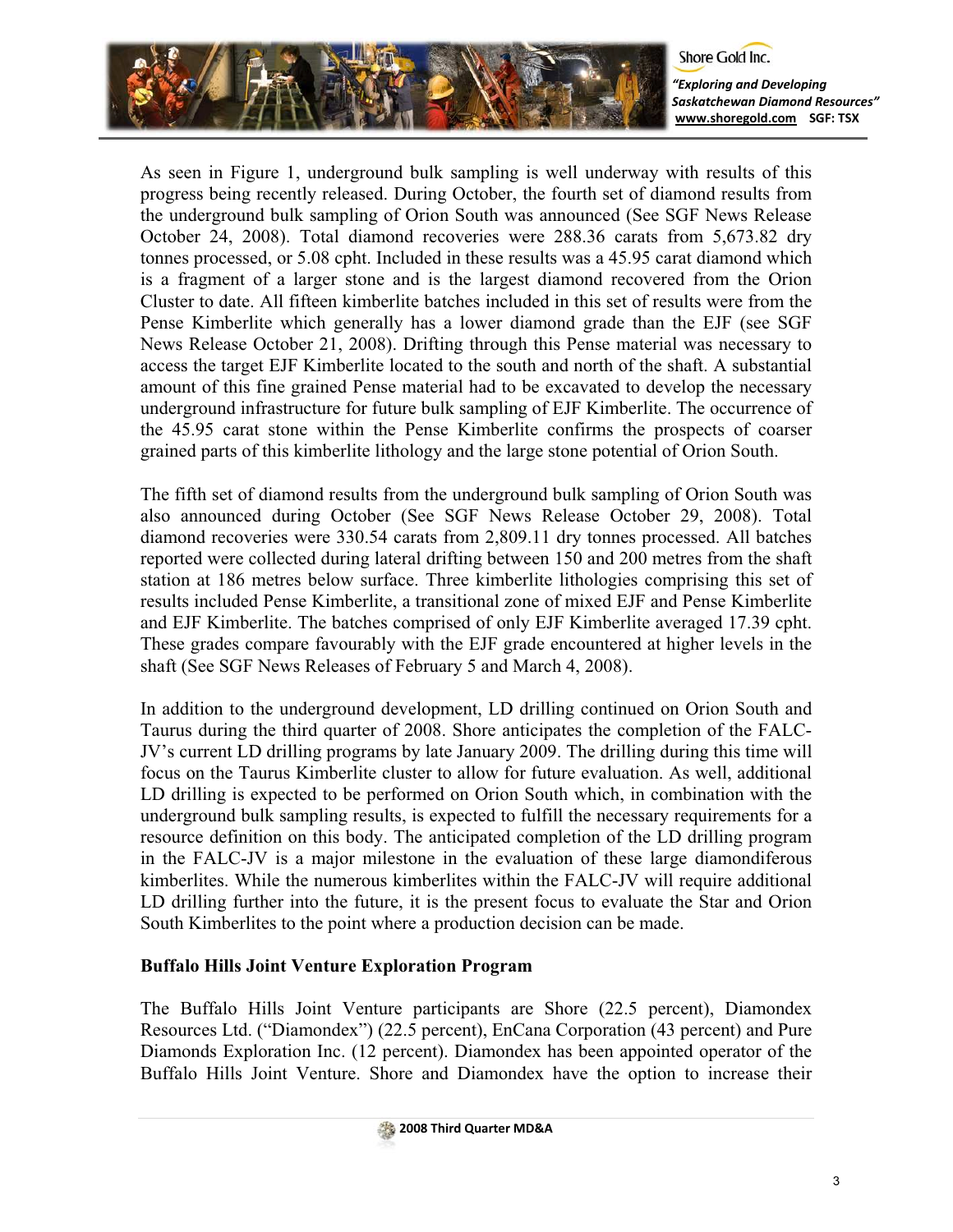

combined interest in the joint venture to 72.5 percent by funding the next \$15 million of exploration expenditures before April 30, 2010.

Following the review of historical geological data by a technical team from Shore and Diamondex, a 2008 exploration program was agreed upon. The budget for the program was \$7 million, of which Shore will fund \$3.5 million (See SGF News Release January 17, 2008). To the end of September, approximately \$5 million of these budgeted expenditures have been incurred.

Program expenditures to date have been comprised of a winter drill program completed during the first quarter of 2008 on two (K14 and K252) of the six kimberlite bodies (K91, K225, K14, K252, K6 and K5) of the central corridor of the Buffalo Hills property. A summer drill program was then completed on the K6 body during the second and third quarters from which thirteen holes (2,173 metres) were completed. To date, the 2008 drilling on the Buffalo Hills central corridor has resulted in a total of 41 PQ (75 millimetre) drill holes (6,818 metres) having been completed. Also during the third quarter, Shore, on behalf of the Buffalo Hills Joint Venture, completed logging of more than 1,600 metres of drill core from the 2008 Buffalo Hills drilling program. This work resulted in the development of a preliminary three dimensional model for the K14 Kimberlite which recognised six different eruptive phases. Other models on the K252 and the K6 Kimberlites are still being developed.

Further exploration expenditures were incurred processing bulk sample material collected by the previous operator. A total of 27.42 carats was recovered from 368.89 tonnes of the K6 and K14 Kimberlites, producing average grades of 7.0 cpht and 8.1 cpht respectively. However, further bulk sampling will need to be undertaken to gain a true representative sample now that a geological model has been established for the K14 Kimberlite.

## **Financial Highlights**

Selected financial information of the Company for the quarters ended September 30, 2008 and 2007 is summarized as follows:

|                                     | <b>Three Months</b><br><b>Ended</b><br><b>September 30, 2008</b> | <b>Three Months</b><br>Ended<br><b>September 30, 2007</b> | <b>Nine Months</b><br><b>Ended</b><br><b>September 30, 2008</b> | <b>Nine Months</b><br>Ended<br><b>September 30, 2007</b> |
|-------------------------------------|------------------------------------------------------------------|-----------------------------------------------------------|-----------------------------------------------------------------|----------------------------------------------------------|
| <b>Revenues</b> (millions)          | 0.3                                                              | 0.9                                                       | 1.4                                                             | 3.4                                                      |
| <b>Net income (loss)</b> (millions) | (0.8)                                                            | (2.4)                                                     | (5.8)                                                           | (4.8)                                                    |
| Net income (loss) per share $(1)$   | (0.00)                                                           | (0.01)                                                    | (0.03)                                                          | (0.03)                                                   |
| <b>Total assets</b> (millions)      | 814.5                                                            | 785.1                                                     | 814.5                                                           | 785.1                                                    |
| <b>Working capital</b> (millions)   | 27.3                                                             | 50.8                                                      | 27.3                                                            | 50.8                                                     |

**(1) Basic and diluted.** 

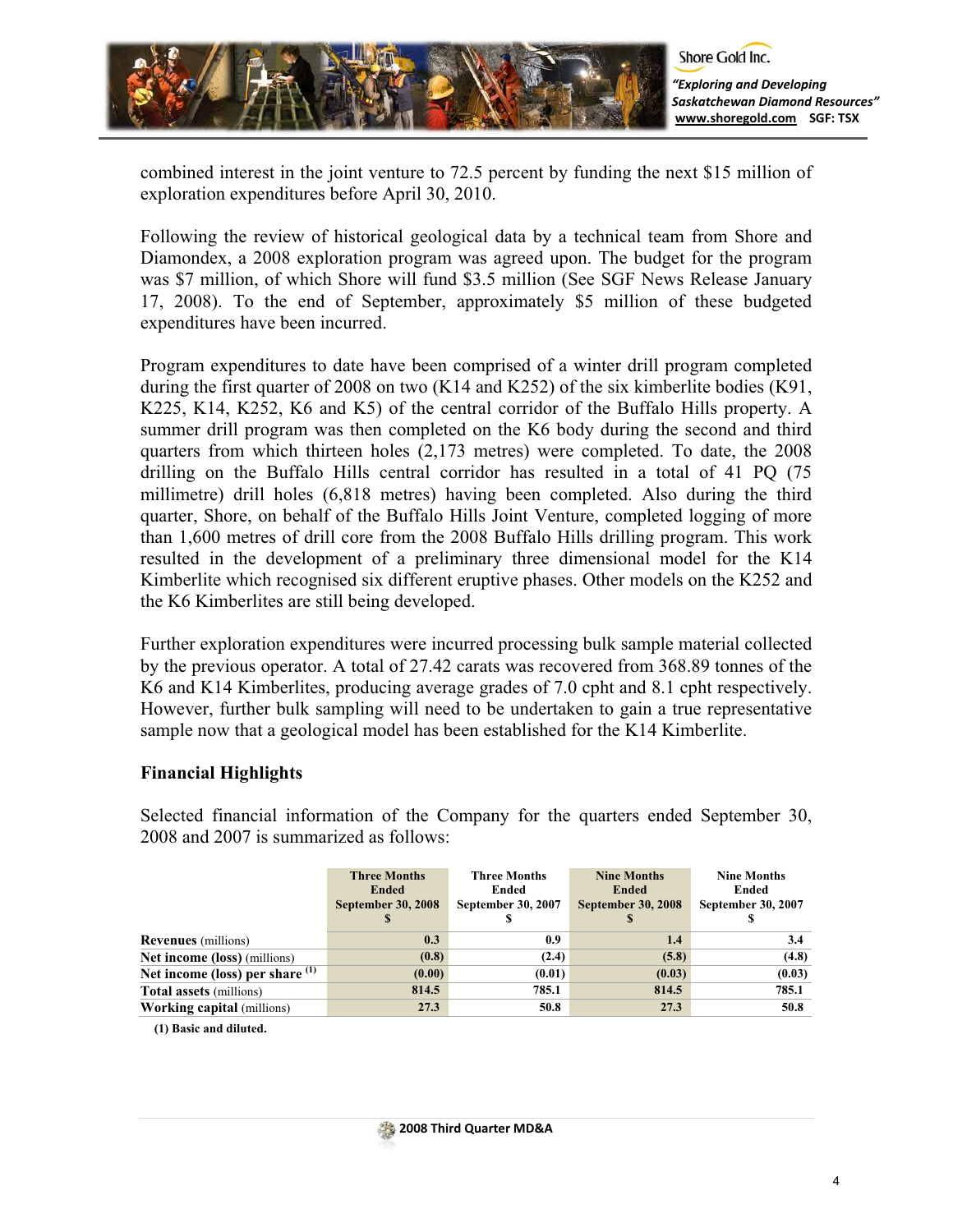

# **Third Quarter** *Results of Operations*

For the quarter ended September 30, 2008, the Company recorded a net loss of \$0.8 million or \$0.00 per share compared to a net loss of \$2.4 million or \$0.01 per share for the same period in 2007. The loss for the quarter ended September 30, 2008 was due to ongoing operating costs incurred by the Company exceeding interest revenue earned on cash and cash equivalents and short-term investments during the period. The net loss for the third quarter of 2007 was primarily due to the \$2.0 million impairment in fair value of Canadian third party asset-backed commercial paper ("ABCP") held by the Company.

# *Revenues*

The Company invested excess cash reserves in short-term deposits to maximize return while ensuring funds would be available for significant cash outflow requirements associated with the Company's exploration projects. For the quarter ended September 30, 2008 the Company reported interest and other revenue of \$0.3 million as compared to \$0.9 million for the quarter ended September 30, 2007. The decrease in interest income between these two periods is primarily due to having less cash on hand due to exploration expenditures incurred, the acquisition of a 22.5 percent interest in the Buffalo Hills Joint Venture, as well as the Company's investment in ABCP being frozen since August of 2007.

# *Expenses*

Total operating costs for the quarter ended September 30, 2008 were \$1.3 million, a decrease of \$0.1 million from the quarter ended September 30, 2007. However, once the effect of accounting for stock-based compensation is removed from the comparison, operating expenses were relatively consistent at \$1.1 million and \$1.0 million, for the quarters ended September 30, 2008 and 2007 respectively. Of these expenses incurred during the quarters ended September 30, 2008 and September 30, 2007, \$0.8 million were administration expenses with the remaining expenditures comprised of consulting and professional fees, corporate development and amortization and accretion.

# *Investing*

Additions to mineral properties totaled \$12.8 million for the quarter ended September 30, 2008 compared to \$23.2 million for the quarter ended September 30, 2007. The additions represent \$9.3 million on the FALC-JV Project, \$3.0 million on the Star Diamond Project and \$0.5 million on other properties, including the Buffalo Hills Joint Venture. The expenditures on the FALC-JV Project primarily related to underground bulk sampling on Orion South, LD drilling and sample processing. The main activities for the Star Diamond Project was the ongoing desk-top engineering studies and data analysis required to convert the Mineral Resource to a Mineral Reserve and a feasibility study conforming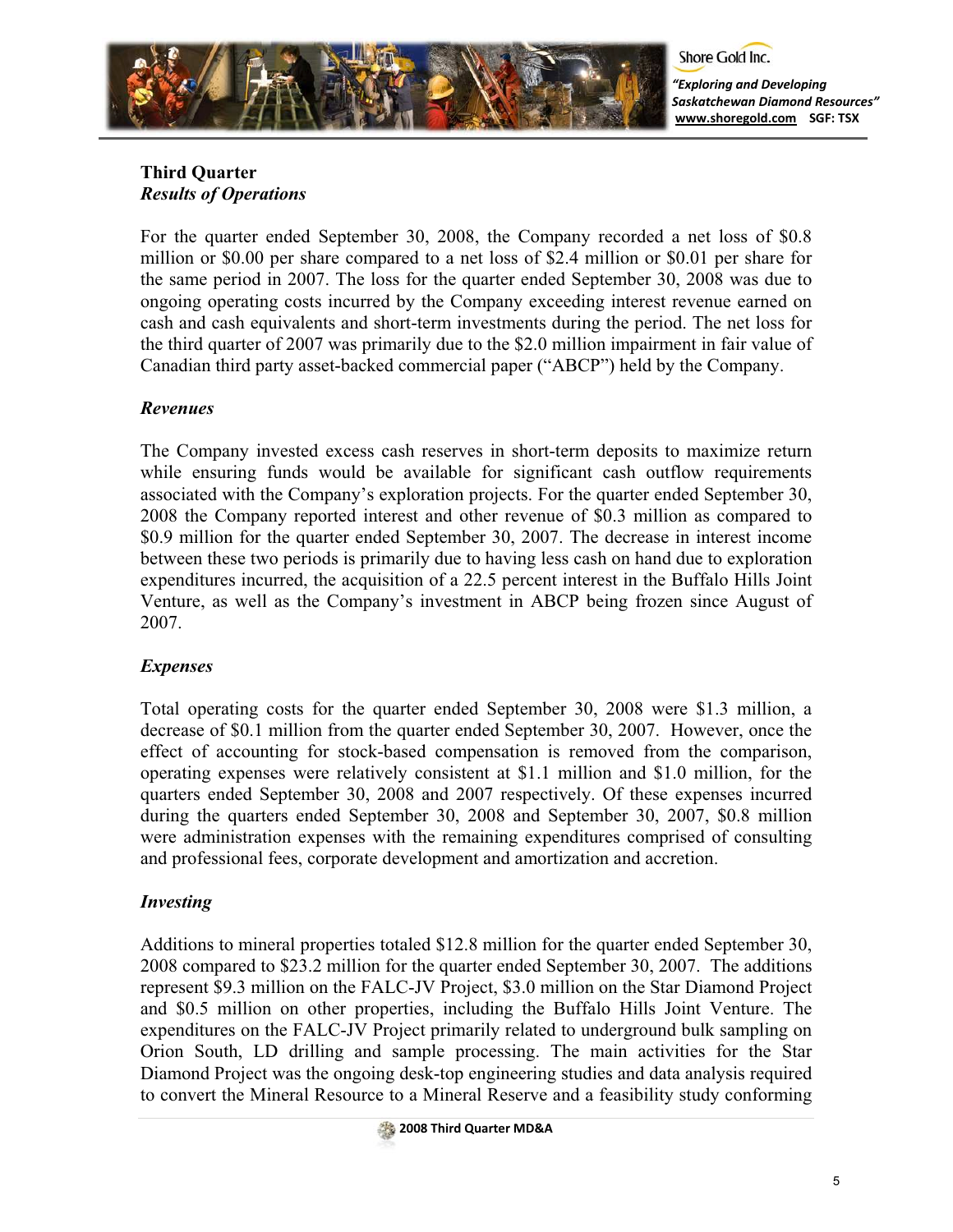

to NI 43-101 and CIM standards as well as additional LD drilling. The expenditures on the remaining properties were predominantly related to core drilling programs. The expenditures for the quarter ended September 30, 2007 included the acquisition of a 22.5% interest in the Buffalo Hills Joint Venture for \$8.75 million.

# *Financing*

No financing activities occurred during the quarter.

### **Year to Date** *Results of Operations*

For the nine-month period ended September 30, 2008, the Company recorded a net loss of \$5.8 million or \$0.03 per share compared to a net loss of \$4.8 million or \$0.03 per share for the same period in 2007. The loss during the first nine months of 2008 was primarily due to the \$2.7 million in fair value of stock-based compensation that was expensed, as well as the \$2.0 million impairment in fair value of ABCP held by the Company that was recorded during the second quarter of 2008. The Company also generated lower interest income for the nine-month period of 2008 compared to the same period in 2007 which also contributed to the nine-month loss. The net loss for the ninemonth period ended September 30, 2007 was due to the fair value of stock-based compensation expensed during the period (\$4.8 million) and a \$2.0 million impairment in fair value of ABCP held by the Company. This was offset by an income tax recovery of \$1.9 million recognized during the second quarter of 2007 after the federal government enacted a reduction to income tax rates.

## *Revenues*

The Company invested excess cash reserves in short-term deposits to maximize return while ensuring funds would be available for significant cash outflow requirements associated with the Company's exploration projects. For the nine-month period ended September 30, 2008 the Company reported interest and other revenue of \$1.4 million compared to \$3.4 million for the nine-month period ended September 30, 2007. The decrease in interest income between these two periods is primarily due to having less cash on hand due to exploration expenditures incurred, the acquisition of a 22.5 percent interest in the Buffalo Hills Joint Venture, as well as the Company's investment in ABCP being frozen since August of 2007.

# *Expenses*

Total operating costs for the nine-month period ended September 30, 2008 were \$5.9 million compared to \$8.2 million for the nine-month period ended September 30, 2007. This \$2.3 million decrease is largely attributed to the fair value of stock-based compensation that was expensed during the nine-month period ended September 30, 2007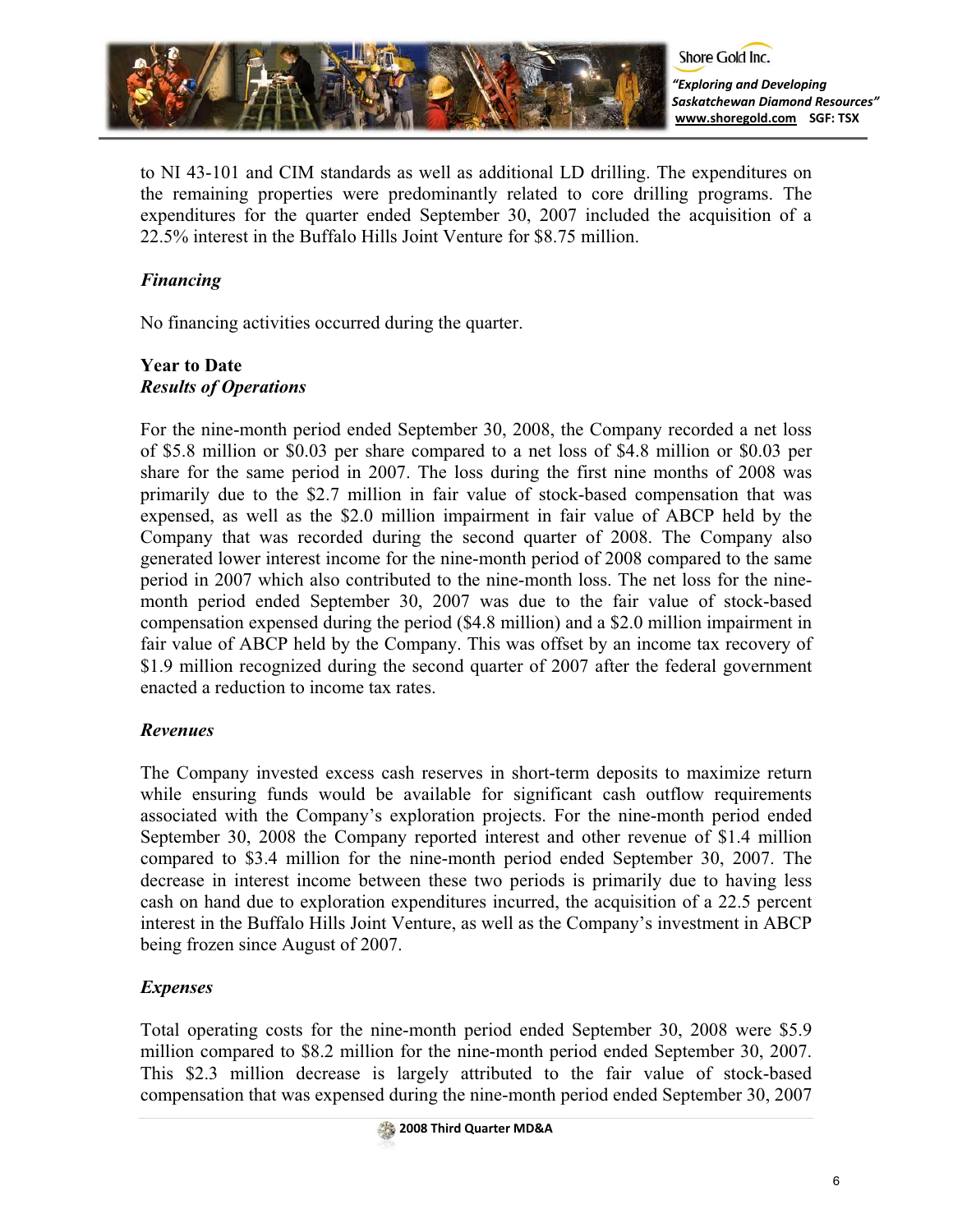

(\$4.8 million) as compared to the same period in 2008 (\$2.7 million). Once the effect of stock-based compensation is removed from the comparative periods, total operating costs for the Company decreased by \$0.2 million to \$3.2 million compared to \$3.4 million for the nine-month period ended September 30, 2007. The decrease is primarily due to the higher proportion of activities on the FALC-JV during 2008. Costs associated with the FALC-JV are shared between Shore (60 percent) and Newmont (40 percent) while costs incurred for the Star Diamond Project are borne 100 percent by Shore.

## *Investing*

Additions to mineral properties totaled \$36.9 million for the nine-month period ended September 30, 2008 compared to \$49.8 million for the nine-month period ended September 30, 2007. The 2008 additions represented approximately \$27.8 million on the FALC-JV Project, \$6.3 million on the Star Diamond Project, \$2.6 million on the Buffalo Hills Joint Venture and \$0.2 million on other properties. The expenditures on the FALC-JV Project primarily related to the completion of the shaft and commencement of underground bulk sampling on Orion South, LD drilling and sample processing. The main activities for the Star Diamond Project were the completion of the Mineral Resource estimate, the ongoing desk-top engineering studies and data analysis required to convert the Mineral Resource to a Mineral Reserve and a feasibility study conforming to NI 43-101 and CIM standards as well as additional LD drilling performed in the third quarter. The expenditures on the remaining properties were predominantly related to core and exploration drilling programs.

## *Financing*

The exercise of 0.6 million options for the nine-month period ended September 30, 2008 resulted in additional cash flow from financing activities of \$0.5 million.

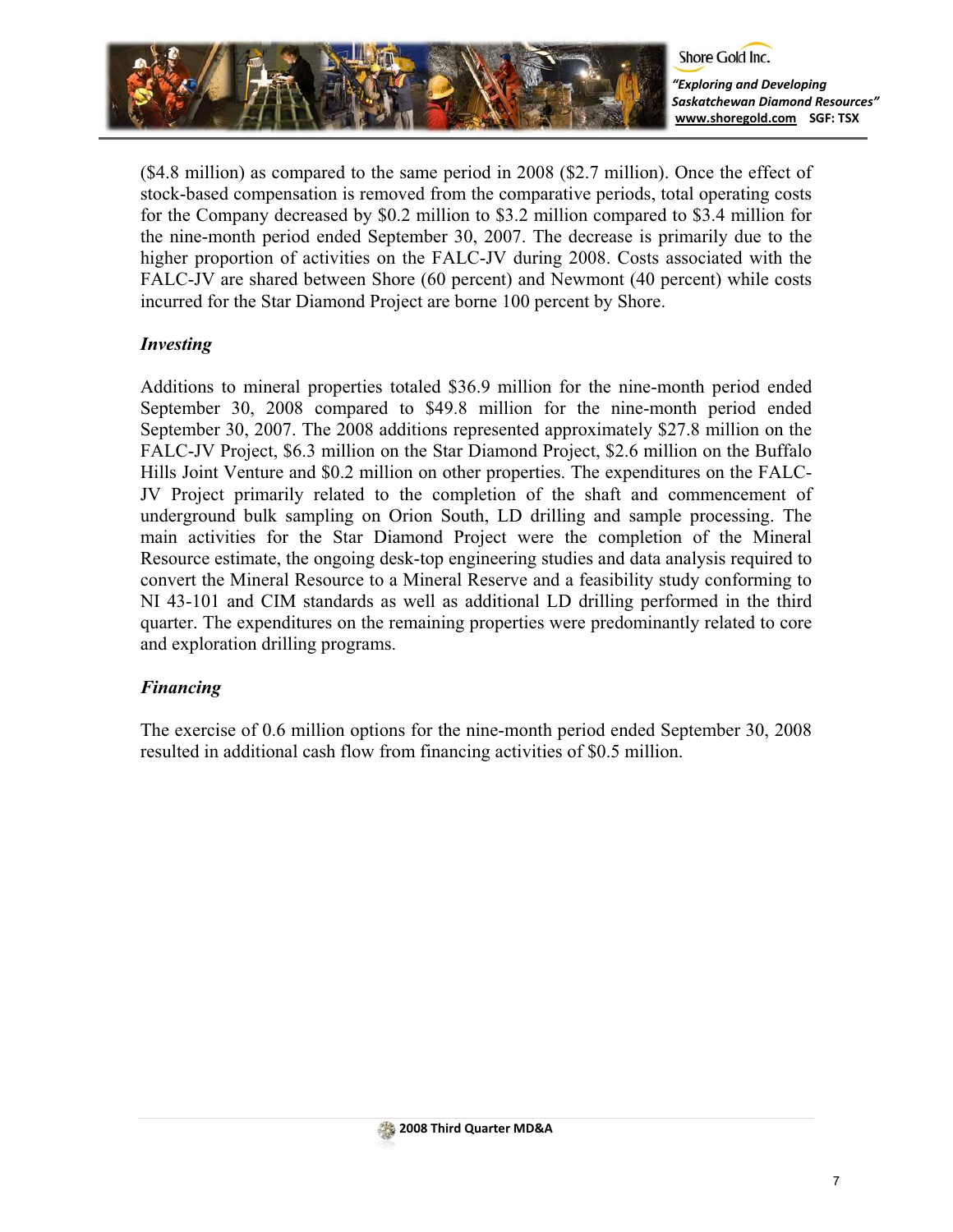

## **Summary of Quarterly Results**

|                                            |                       | 2008       |        | 2007  |        |       |        | 2006       |
|--------------------------------------------|-----------------------|------------|--------|-------|--------|-------|--------|------------|
|                                            | Qtr 3<br>$\mathbf{s}$ | Otr 2<br>S | Otr 1  | Otr 4 | Qtr 3  | Otr 2 | Qtr 1  | Qtr 4<br>S |
| Revenues <sup>(1)</sup> (millions)         | \$0.3                 | 0.4        | 0.7    | 0.6   | 0.9    | 1.2   |        | 1.7        |
| Net income (loss) $(2)$ (millions)         | (0.8)                 | (2.8)      | (2.2)  | 12.4  | (2.4)  | 1.7   | (4.2)  | (0.8)      |
| Net income (loss)/share (3)                | (0.00)                | (0.02)     | (0.01) | 0.06  | (0.01) | 0.01  | (0.02) | 0.00       |
| <b>Shares outstanding</b> $(4)$ (millions) | 183.2                 | 183.2      | 182.7  | 182.7 | .77.5  | .77.3 | 177.3  | 176.8      |

- *(1) The decline in interest revenue from the fourth quarter of 2006 to the third quarter of 2008 resulted from a reduction in the Company's investment base after completing acquisitions involving the FALC-JV and the Buffalo Hills Joint Venture, ABCP not accruing interest, declining interest rates and incurring exploration expenditures throughout this period.*
- *(2) The second and fourth quarters of 2007 had net income as a result of future income tax recoveries after the federal government substantively enacted reduced corporate income tax rates. The net loss during the second quarter of 2008 and the third quarter of 2007 primarily related to changes in fair value of the Company's ABCP. The first quarters of 2008 and 2007 saw increases in operating costs primarily associated with the fair value of stock-based compensation granted during those quarters.*
- *(3) Basic and diluted.*
- *(4) The Company completed a private placement financing on November 23, 2007 resulting in the issuance of 4.76 million flow-through common shares from treasury. Other changes in the number of shares outstanding are the result of option exercises in the respective periods.*

## **Related Party Transactions**

Messrs. Kenneth E. MacNeill (President and Chief Executive Officer), Harvey J. Bay (Chief Financial Officer and Chief Operating Officer), George H. Read (Senior Vice-President of Exploration and Development) and Pieter Du Plessis (Vice-President of Exploration), through their respective consulting companies, hold management and consulting contracts with the Company. As of April 1, 2008, Messrs. MacNeill, Bay, Read and Du Plessis's monthly contracted fee is \$30 thousand (previously \$27 thousand), \$23 thousand (previously \$21 thousand), \$18 thousand (previously \$16 thousand), and \$16 thousand (previously \$15 thousand), respectively. During the nine-month period ended September 30, 2008, management and consulting fees of \$0.8 million (2007 – \$0.7 million) were paid to companies controlled by these officers. Of these fees, \$0.1 million  $(2007 - $0.1$  million) were capitalized as additions to mineral properties; \$0.3 million  $(2007 - $0.3$  million) were included in administration expense and \$0.4 million  $(2007 - $0.3)$ \$0.3 million) were included in consulting and professional fees expense.

During the nine-month period ended September 30, 2008, the Company charged \$49 thousand (2007 – \$314 thousand) to Wescan Goldfields Inc. for administration services and rental of equipment. Accounts receivable includes \$10 thousand (2007 – \$2 thousand) due from Wescan Goldfields Inc.

The above transactions were in the normal course of operations and are measured at an amount agreed to by the related parties.

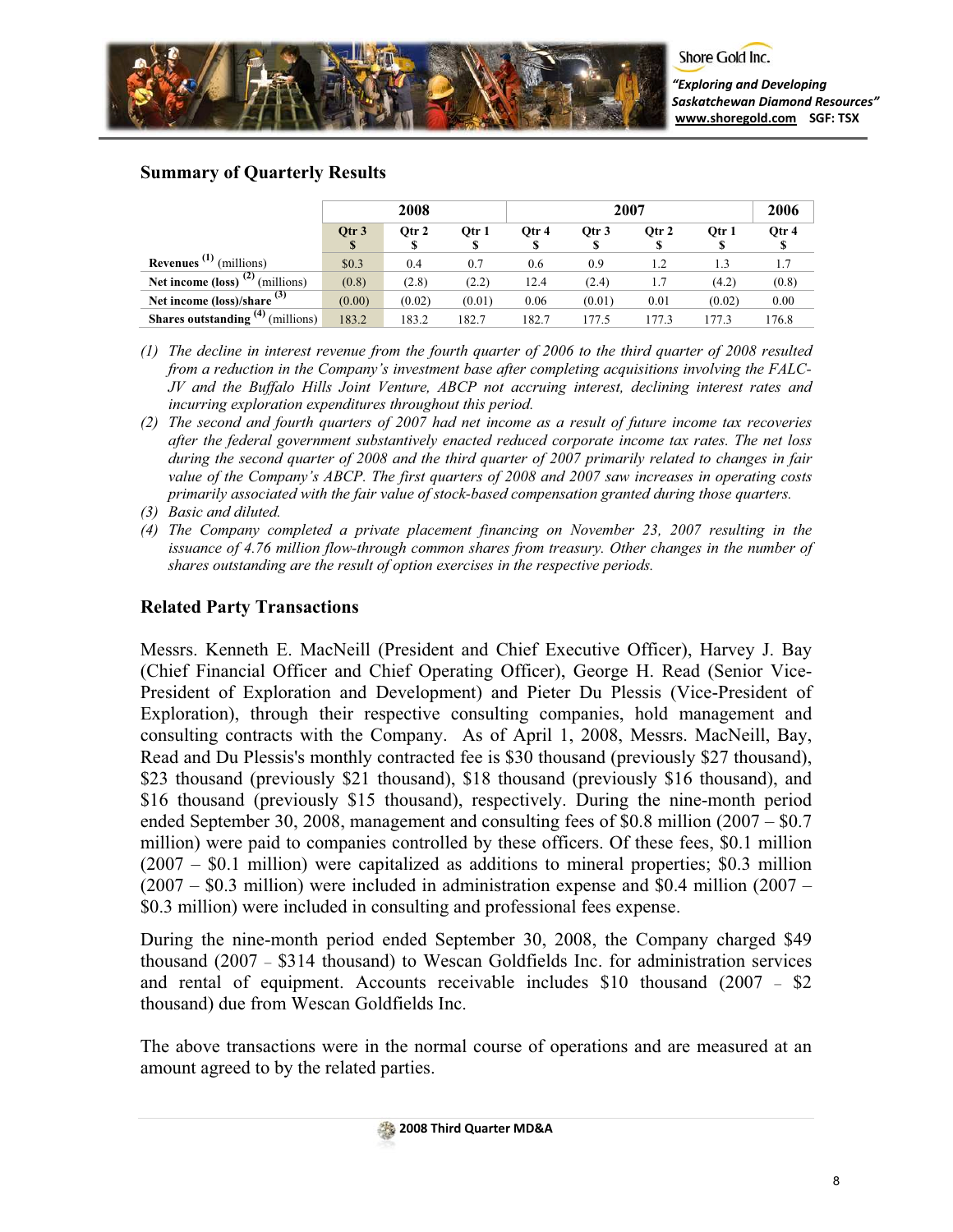

# **Liquidity**

The Company does not currently operate any producing properties and, as such, is dependent upon the issuance of new equity to finance its ongoing obligations and advance its exploration properties. Until the Company's surplus cash is required to fund exploration or development activities it is invested in a variety of highly rated instruments.

At September 30, 2008 the Company also held ABCP with a total par value of \$19 million, with repayment dates ranging from September 14, 2007 to October 15, 2007. During the month of August 2007, the ABCP market experienced liquidity problems. As a result, certain of the ABCP programs were unable to raise funds from new issuances and therefore were not able to refund maturing notes. Thus far, none of the ABCP held by the Company has been repaid. To address the liquidity issue, twenty of the ABCP conduits, which include the ABCP held by the Company, are currently subject to a proposal by the Pan-Canadian Investors Committee for Third-Party Structured Asset Backed Commercial Paper ("Investors Committee Restructuring Plan") which calls for the conversion of the ABCP into floating rate notes. On April 25, 2008, noteholders voted in favour of the Investors Committee Restructuring Plan. As of November 5, 2008, the Company has not received these new notes. The Investors Committee has now commenced the process for implementation of the restructuring with a view of completing implementation by the end of November 2008. Per the Investors Committee Restructuring Plan, the Company expects to receive the following floating rate notes:

|                                                                  | <b>Dollars</b><br>(Smillions) | Percent   |
|------------------------------------------------------------------|-------------------------------|-----------|
| Master Asset Vehicle2 ("MAV2") Class A-1 Notes                   | \$7.5                         | 39.5%     |
| <b>MAV2 Class A-2 Notes</b>                                      | \$5.6                         | 29.4%     |
| <b>MAV2 Class B Notes</b>                                        | \$1.0                         | 5.3%      |
| <b>MAV2 Class C Notes</b>                                        | \$0.4                         | $2.1\%$   |
| Master Asset Vehicle 3 ("MAV3") Traditional Asset, Class 5 Notes | \$4.5                         | 23.7%     |
| Total                                                            | \$19.0                        | $100.0\%$ |

*(1) MAV3, Class 5 Tracking Notes (comprised of Gemini Series A) will be supported by traditional securitized (non-synthetic) assets and, per the Investors Committee Restructuring Plan, will be restructured separately from other trusts, maintaining its separate assets. According to the April 18, 2008 Monitor's Report, on April 16, 2008 HSBC Canada repurchased assets from Gemini Series A (constituting 93% of the traditional securitized assets in this trust). As a result, the Company estimates that, after this transaction, approximately 99% of the underlying assets in Gemini Series A are comprised of cash.*

There is currently no active market for the ABCP held by the Company. The Company reviewed its assumptions regarding the fair value calculation during the quarter ending September 30, 2008 and found the fair value not to be substantially different from the fair value previously determined factoring in available data regarding market conditions for such investments. The timing and amount ultimately recovered by the Company may differ materially from this estimate. Management does not believe the events surrounding the liquidity of the ABCP will adversely affect its ability to meet financial obligations as they fall due.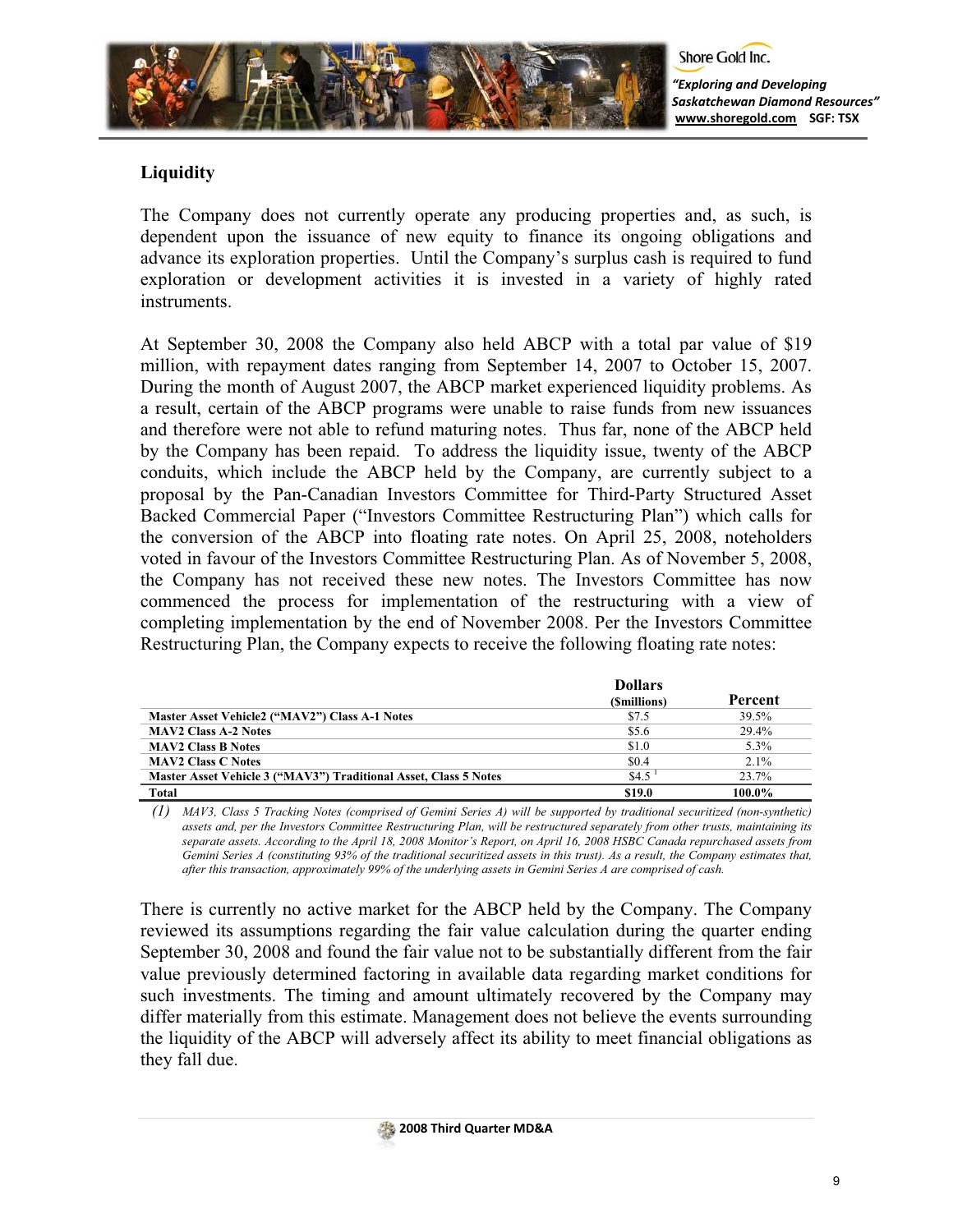

On November 4, 2008, the Company announced that it has entered into an agreement for the private placement of 16.67 million Flow-Through Common Shares of the Company for gross proceeds of \$12.5 million which will be used by Shore to incur Canadian exploration expenses prior to December 31, 2009 (See SGF News Release November 4, 2008).

## **Capital Resources and Outstanding Share Data**

As at September 30, 2008, the Company had working capital of \$27.3 million as compared to \$65.2 million at December 31, 2007 and \$50.8 million at September 30, 2007. At September 30, 2008 the Company had 183,234,242 shares issued and outstanding compared to 177,509,460 at September 30, 2007.

As at November 5, 2008, the Company had a total of 183,234,242 common shares issued and outstanding and a further 7,806,360 options outstanding at a weighted average exercise price of \$4.79. No options are currently in-the-money.

## **Critical Accounting Estimates**

Shore's consolidated financial statements are prepared in conformity with Canadian GAAP. The Company's accounting policies are described in Note 2 to the annual audited consolidated financial statements. Certain policies involve critical accounting estimates because they require management to make particularly subjective or complex judgments about matters that are inherently uncertain and because of the likelihood that materially different amounts could be reported under different conditions or using different assumptions. The uncertainties related to these areas could significantly impact the Company's results of operations, financial position and cash flows.

A critical accounting estimate in determining the Company's financial results relates to the recoverability of the carried amounts of mineral properties. Management assesses carrying values of non-producing properties each time it issues financial statements and if management determines that the carrying values cannot be recovered or the carrying values are related to properties that are allowed to lapse, the unrecoverable amounts are expensed. The recoverability of the carried amounts of mineral properties is dependent on the existence of economically recoverable reserves, the ability to obtain the necessary financing to establish the existence of reserves and to complete the development of such reserves and the success of future operations. As at September 30, 2008, the Company has not yet determined whether any of its mineral properties contain economically recoverable reserves.

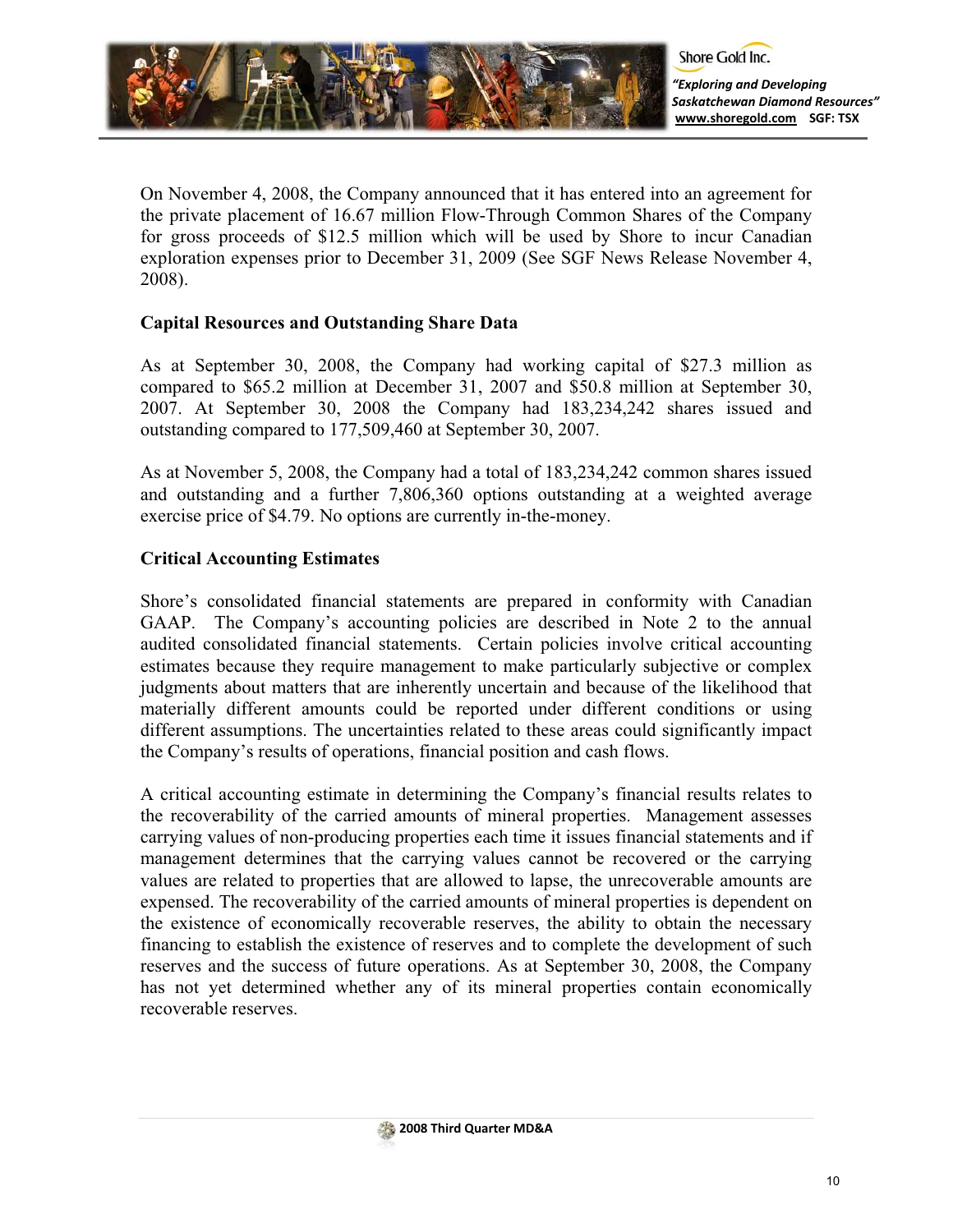

### **Accounting Changes**

### *Financial Instruments – Presentation and Disclosure*

On January 1, 2008, the Company adopted Canadian Institute of Chartered Accountants ("CICA") handbook sections relating to financial instrument presentation and disclosure. These sections are intended to enhance the users' ability to evaluate the significance of financial instruments to an entity, related exposures and the management of these risks.

The Company's risk exposures and the impact on the Company's financial instruments are summarized below:

### Credit risk

Credit risk is the risk of an unexpected loss by the Company if a customer or third-party to a financial instrument fails to meet its contractual obligations.

The Company has supplied irrevocable standby letters of credit issued by a Canadian chartered bank, of which the majority is related to asset retirement obligations. The Company has pledged \$1.8 million of short-term investments as security. These investments are recorded as restricted cash.

A significant portion of the Company's receivables relate to amounts receivable from a participating interest in jointly controlled assets. Management minimizes the credit risk associated with this concentration of receivables by ensuring that amounts receivable from this participant are current. In accordance with the agreement governing these jointly controlled assets, the participating interest in the jointly controlled assets is security against amounts owed to the Company.

Until the Company's surplus cash is required to fund exploration or development activities it is invested in a variety of highly rated, relatively risk-free instruments such as guaranteed investment certificates and Government of Canada treasury bills. The Company also holds ABCP with a par value of \$19.0 million (carrying value of \$14.9 million) with repayment dates ranging from September 14, 2007 to October 15, 2007. Thus far, none of the ABCP held by the Company has been repaid. This ABCP is currently subject to the Investors Committee Restructuring Plan which calls for the conversion of the ABCP into floating rate notes with terms that will match the duration of the underlying assets. As part of the Investors Committee Restructuring Plan, several major financial institutions have provided margin call facilities that would significantly reduce the risk of credit default on these investments. Management continually monitors the progress regarding the ultimate collectability of these investments. The consolidated financial statements of the Company reflect management's best estimate of the fair value of these investments.

The carrying amount of the financial assets discussed above represents the Company's exposure to credit risk for the period ended September 30, 2008.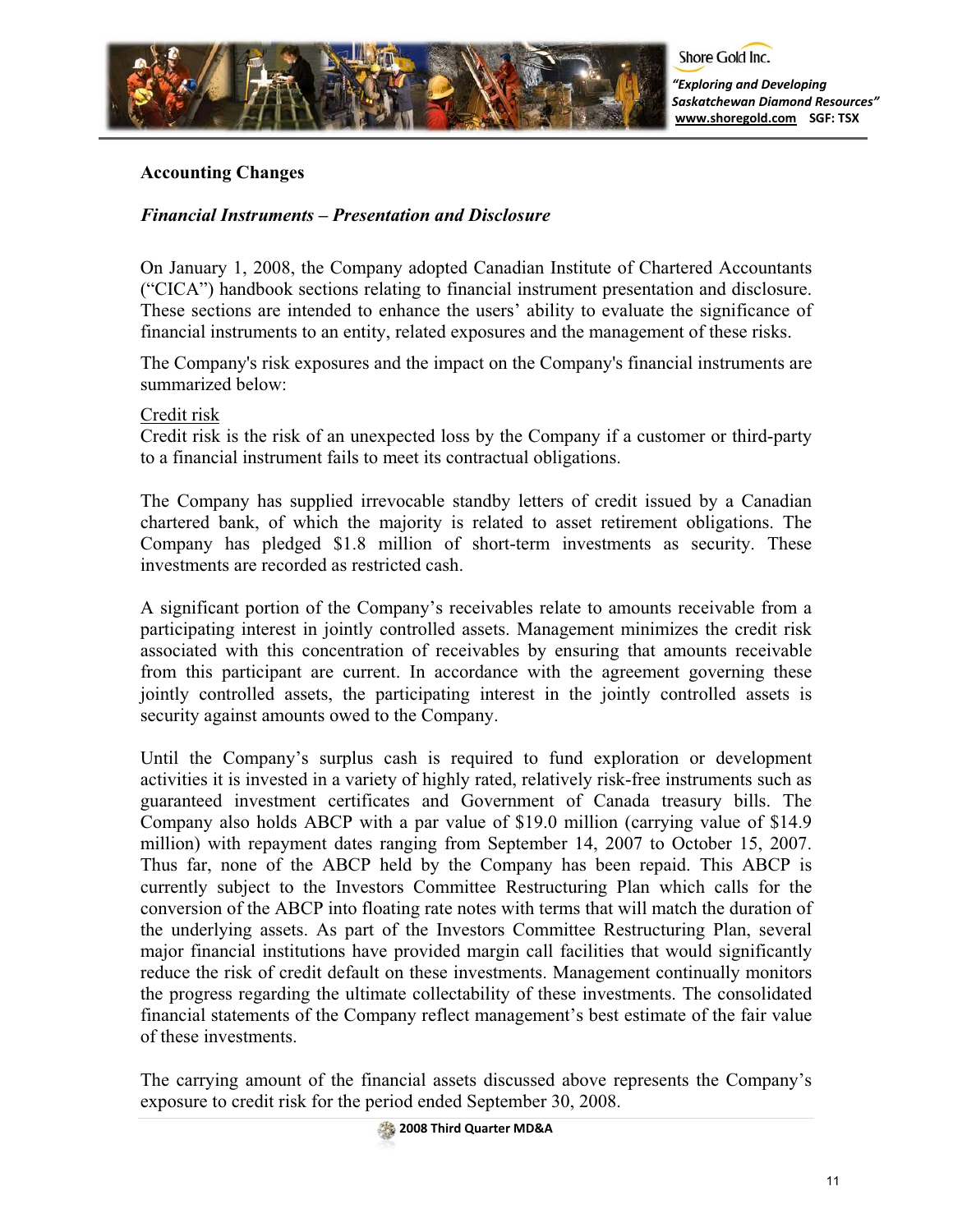

# Liquidity risk

Liquidity risk is the risk that the Company will not be able to meet its financial obligations as they fall due. The Company's approach to managing this risk is to ensure that it is invested in highly liquid assets to meet its obligations when due. Management does not believe the events surrounding the liquidity of the ABCP will adversely affect its ability to meet financial obligations.

The Company expects its current capital resources will be sufficient to carry out its exploration plans through its current operating period. The Company is currently working on finalizing 2009 exploration plans. Based on these plans, the Company anticipates that it will be able to fund next year's budget.

The Company does not currently operate any producing properties and as such, is dependent upon the issuance of new equity to advance its exploration properties. Although the Company has been successful in the past in obtaining financing, there can be no assurance that the Company will be able to obtain adequate financing in the future or that the terms of such financing will be favorable. Failure to obtain additional financing on a timely basis may cause the Company to postpone development plans, forfeit rights in its properties or joint ventures or reduce or terminate its operations. Reduced liquidity or difficulty in obtaining future financing could have an adverse impact on Shore's future cash flows, earnings, results of operations and financial condition.

# *Capital Disclosures*

On January 1, 2008, the Company adopted CICA accounting standards relating to capital disclosure. This additional disclosure includes information regarding an entity's objectives, policies and processes for managing capital.

The Company's objectives when managing capital are to safeguard the Company's ability to continue as a going concern, so that it can provide returns for shareholders and benefits for other stakeholders.

The Company considers the items included in shareholder's equity as capital. The Company manages the capital structure and makes adjustments to it in response to changes in economic conditions and the risk characteristics of the underlying assets. In order to maintain or adjust the capital structure, the Company may issue new shares, acquire or dispose of assets.

In order to facilitate the management of its capital requirements, the Company prepares annual expenditure budgets that are updated as necessary. The annual budgets are approved by the Board of Directors.

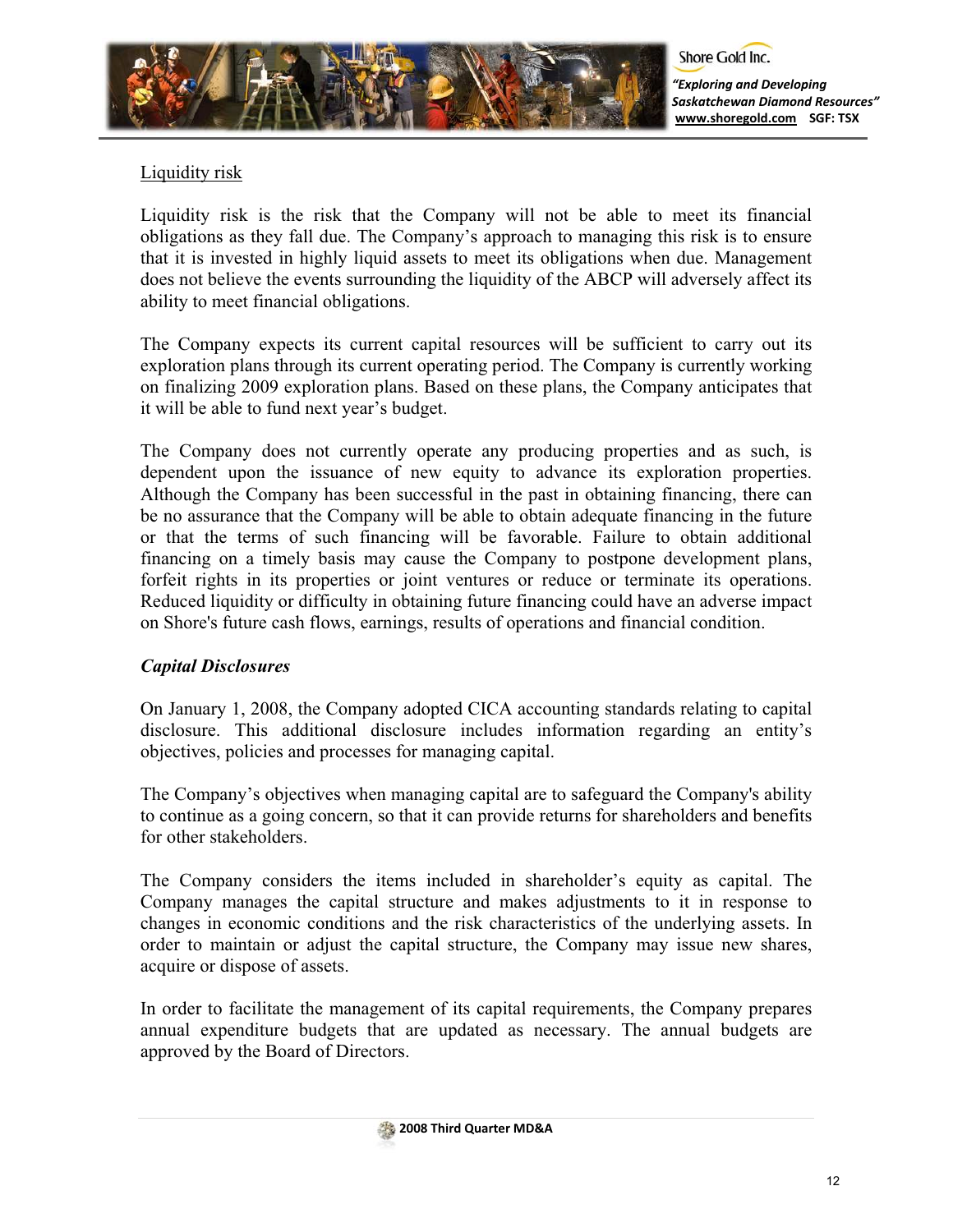

In order to maximize ongoing exploration efforts, the Company does not pay out dividends. The Company's investment policy is to invest its cash in highly rated liquid short-term interest-bearing investments with an initial term to maturity of twelve months or less, resulting in minimal exposure to interest rate and credit risk.

The Company expects its current capital resources will be sufficient to carry out its exploration plans through its current operating period. The Company is not subject to externally imposed capital requirements, except as disclosed in the financial statements.

## **Future Accounting Changes**

## *International Financial Reporting Standards ("IFRS")*

In February 2008, the Canadian Accounting Standards Board ("AcSB") announced that 2011 is the changeover date for public accountable companies to convert from Canadian GAAP to IFRS. The transition date is for interim and annual financial statements relating to fiscal years beginning on or after January 1, 2011. Accordingly, this new standard will apply to the Company effective for the fiscal year commencing January 1, 2011. While the Company has begun assessing the adoption of IFRS for 2011, the financial reporting impact of the transition to IFRS cannot be reasonably estimated at this time.

## **Disclosure Controls and Procedures**

The Company has disclosure controls and procedures in place to provide reasonable assurance that any information required to be disclosed by the Company under securities legislation is recorded, processed, summarized and reported within the applicable time periods, and to ensure that required information is gathered and communicated to the Company's management so that decisions can be made about timely disclosure of that information.

There have been no significant changes in the Company's disclosure controls during the quarter ended September 30, 2008 that could significantly affect disclosure controls subsequent to the date the Company carried out its evaluation.

## **Internal Controls over Financial Reporting Procedures**

The Company's management is responsible for establishing and maintaining adequate internal control over financial reporting. Any system of internal control over financial reporting, no matter how well designed, has inherent limitations. Therefore, even those systems determined to be effective can provide only reasonable assurance with respect to financial statement preparation and presentation.

There have been no significant changes to internal controls over financial reporting during the quarter ended September 30, 2008 that could have materially affected or are reasonably likely to materially affect the Company's internal control over financial reporting.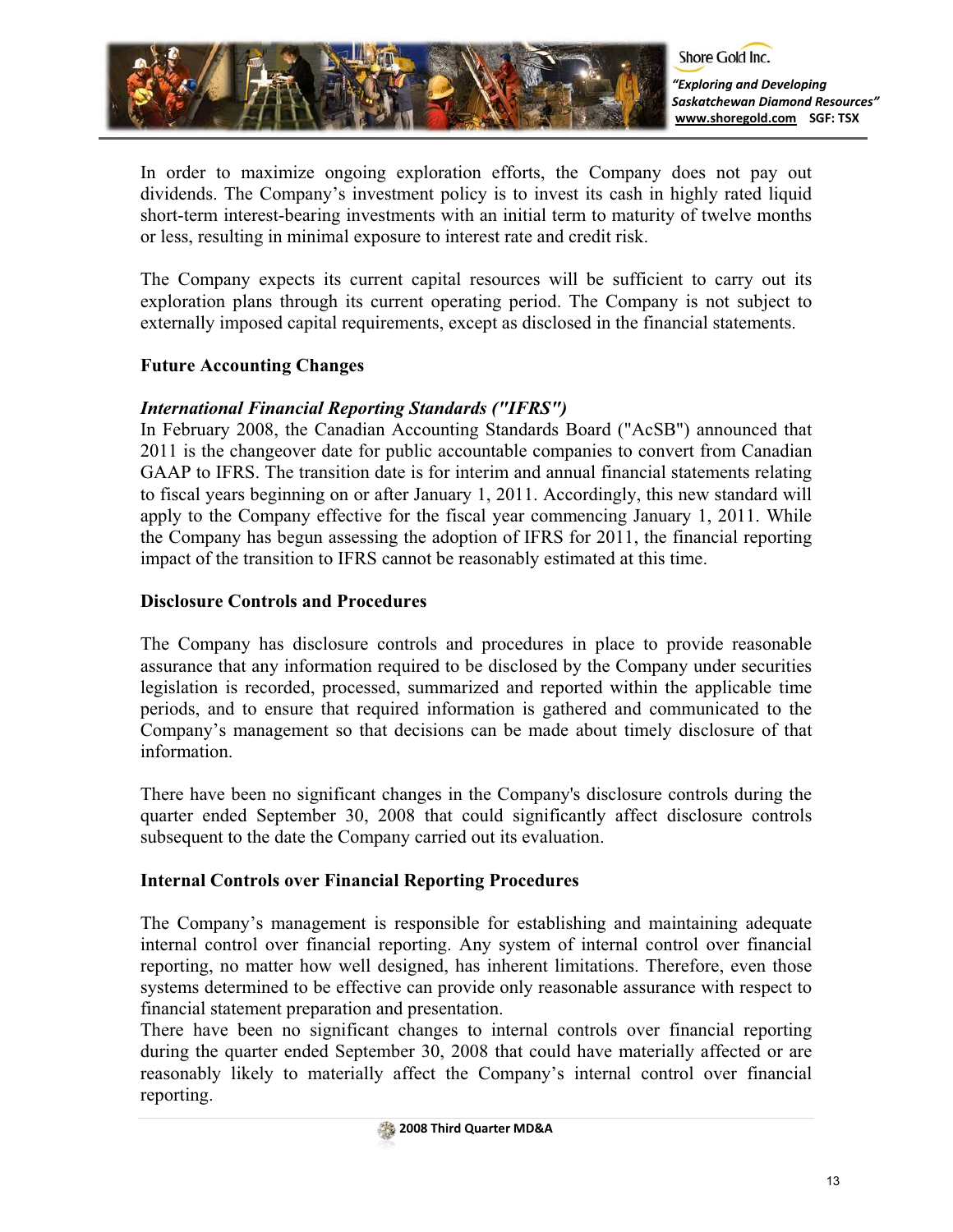

## **Outlook**

As of November 5, 2008, the Company had approximately \$21.4 million in cash and cash equivalents and short-term investments. These funds will be used to complete the Star Diamond Project Advanced Exploration Program, to fund the Company's portion of the FALC-JV and the Buffalo Hills Joint Venture exploration programs and general corporate matters. Cash and cash equivalents and short-term investments may also be used to fund various other exploration activities as well as acquisition and exploration of additional properties (as opportunities warrant). The work currently underway on the Star Kimberlite is the assessment of the Star Diamond Project Advanced Exploration Program. This primarily entails desk-top engineering studies and data analysis to convert the Mineral Resource to a Mineral Reserve and a feasibility study conforming to NI 43- 101 and CIM standards. The FALC-JV has similar objectives; however, based on the stage of current exploration programs on the Orion Cluster, a Mineral Resource estimate is not anticipated for any of the FALC-JV's diamondiferous kimberlites until late in 2009. It is the present focus to evaluate the Star and Orion South Kimberlites to the point where a production decision can be made.

## **Risks and Uncertainties**

The Company attempts to mitigate risks by identifying, assessing, reporting and managing risks of significance. The following are risks relating to the business of the Company. This information is a summary only of risks currently facing the Company based on its stage of development. Additional risks and uncertainties not presently known may also impact the Company's operations. Management's view on risks facing the Company will evolve as the Company progresses in its stage of development.

## *Risks Associated With an Exploration Stage Company*

The principal risks faced by the Company during the exploration stage involve: Shore's ability to obtain financing to further the exploration and development of mineral properties in which Shore holds interests; maintaining title to its property claims; obtaining the required permits from various federal, provincial and local governmental authorities; and the ultimate economic feasibility of any future development projects.

The further development and exploration of mineral properties in which Shore holds interests or which Shore acquires may depend upon Shore's ability to obtain financing through joint ventures, debt financing, equity financing or other means. The Company does not have sufficient funds to put any of its property interests into production from its own financial resources. There is no assurance that Shore will be successful in obtaining required financing as and when needed. Failure to obtain additional financing on a timely basis may cause the Company to postpone development plans, forfeit rights in its properties or joint ventures or reduce or terminate its operations. Reduced liquidity or difficulty in obtaining future financing could have an adverse impact on Shore's future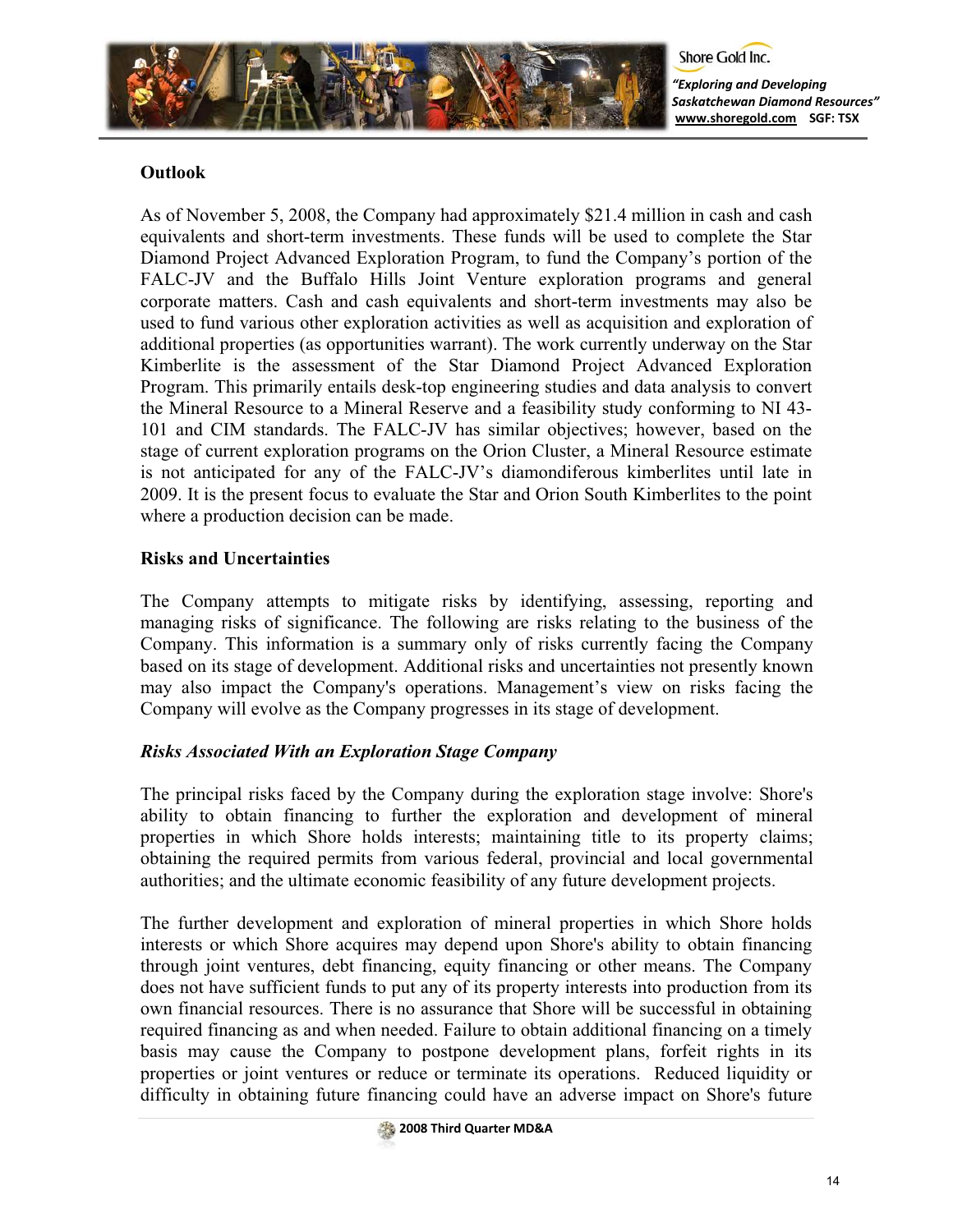

cash flows, earnings, results of operations and financial condition. The relative prices of diamonds and future expectations for such prices have a significant impact on the market sentiment for investment in diamond mining and exploration companies. To ensure that exploration procedures are being performed effectively and those results are interpreted and reported in a proper manner, management ensures that qualified individuals, service providers and external consultants are utilized in the verification and quality assurance of analytical results.

Title disputes could have adverse consequences to the Company. Managing these issues is an integral part of exploration, development and mining in Saskatchewan and Alberta and Shore is committed to managing these issues effectively. The Company has diligently investigated title to its claims in the Star, FALC-JV and Buffalo Hills Joint Venture Properties. However, no assurance can be given that title to these properties will not be challenged or impugned in the future by third parties or governments. Management maintains a database to monitor the status of the Company's claims to ensure all claims are in good standing.

The current or future operations of the Company, including development activities and commencement of production on its properties, require permits from various federal, provincial and local governmental authorities. Failure to comply with applicable laws, regulations, and permitting requirements may result in enforcement actions thereunder, including orders issued by regulatory or judicial authorities causing operations to cease or be curtailed and may include corrective measures requiring capital expenditures, installation of additional equipment, or remedial actions. To the best of the Company's knowledge, it is operating in compliance with all applicable rules and regulations. The Company utilizes qualified individuals, service providers and external consultants and maintains constant communications with governmental authorities to ensure that the Company is in compliance with all applicable rules and regulations.

All of Shore's property interests are currently in the exploration stage and are without a known body of commercial ore. The exploration, development and production of precious metals and gems are capital-intensive, subject to the normal risks and capital expenditure requirements associated with mining operations. While the rewards can be substantial if commercial quantities of minerals or gems are found, there can be no assurance that Shore's past or future exploration efforts will be successful, that any production therefrom will be obtained or continued, or that any such production which is attempted will be profitable.

## **Technical Information**

All technical information in this report has been prepared under the supervision of George Read, Senior Vice-President of Exploration and Development, Professional Geoscientist in the Provinces of Saskatchewan and British Columbia, who is the Company's "Qualified Person" under the definition of NI 43-101.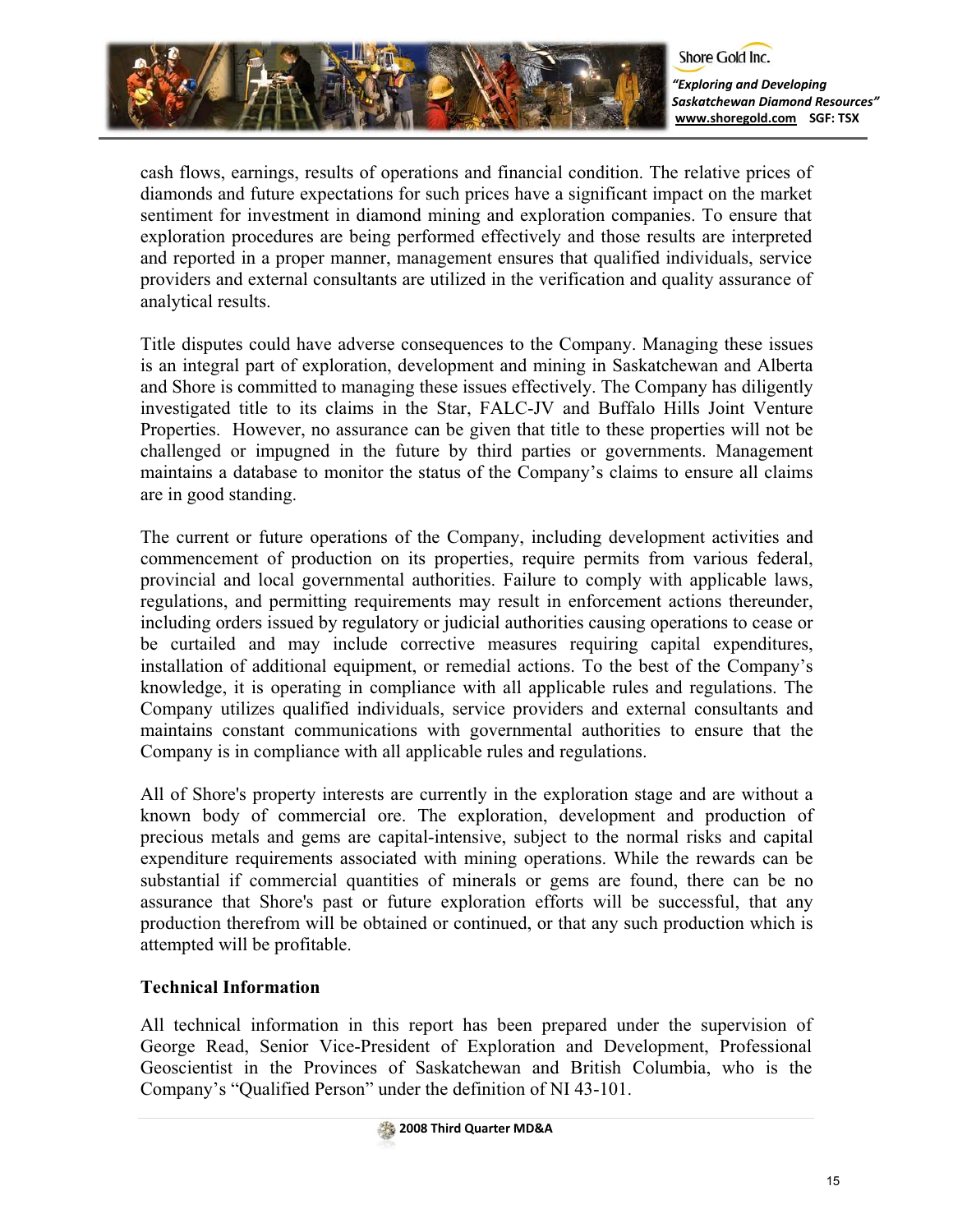

Shore Gold Inc.

*"Exploring and Developing Saskatchewan Diamond Resources"* **www.shoregold.comSGF: TSX**

### **Caution regarding Forward-looking Information**

From time to time, Shore makes written or oral forward-looking statements within the meaning of certain securities laws, including the "safe harbour" provisions of the Ontario Securities Act and the United States Private Securities Litigation Reform Act of 1995. Shore may make such statements in press releases, in other filings with Canadian regulators or the United States Securities and Exchange Commission, in reports to shareholders or in other communications. These forward-looking statements include, among others, statements with respect to Shore's objectives for the ensuing year, our medium and long-term goals, and strategies to achieve those objectives and goals, as well as statements with respect to our beliefs, plans, objectives, expectations, anticipations, estimates and intentions. The words "may," "could," "should," "would," "suspect," "outlook," "believe," "plan," "anticipate," "estimate," "expect," "intend," and words and expressions of similar import are intended to identify forward-looking statements. In particular, statements regarding Shore's future operations, future exploration and development activities or the anticipated results of Shore's advanced exploration study or other development plans contain forward-looking statements.

All forward-looking statements and information are based on Shore's current beliefs as well as assumptions made by and information currently available to Shore concerning anticipated financial performance, business prospects, strategies, regulatory developments, development plans, exploration, development and mining activities and commitments. Although management considers these assumptions to be reasonable based on information currently available to it, they may prove to be incorrect.

By their very nature, forward-looking statements involve inherent risks and uncertainties, both general and specific, and risks exist that predictions, forecasts, projections and other forward-looking statements will not be achieved. We caution readers not to place undue reliance on these statements as a number of important factors could cause the actual results to differ materially from the beliefs, plans, objectives, expectations, anticipations, estimates and intentions expressed in such forward-looking statements. These factors include, but are not limited to, developments in world diamond markets, changes in diamond valuations, risks relating to fluctuations in the Canadian dollar and other currencies relative to the US dollar, changes in exploration, development or mining plans due to exploration results and changing budget priorities of Shore or its joint venture partners; the effects of competition in the markets in which Shore operates; the impact of changes in the laws and regulations regulating mining exploration and development; judicial or regulatory judgments and legal proceedings; operational and infrastructure risks and the additional risks described in Shore's most recently filed Annual Information Form, annual and interim MD&A and short form prospectus, and Shore's anticipation of and success in managing the foregoing risks.

Shore cautions that the foregoing list of factors that may affect future results is not exhaustive. When relying on our forward-looking statements to make decisions with respect to Shore, investors and others should carefully consider the foregoing factors and other uncertainties and potential events. Unless otherwise required by applicable securities laws, Shore does not undertake to update any written forward-looking statements that may be made from time to time by Shore or on our behalf.

### **Additional Information**

Additional information related to the Company, including the latest available Annual Information Form, is available on SEDAR at www.sedar.com

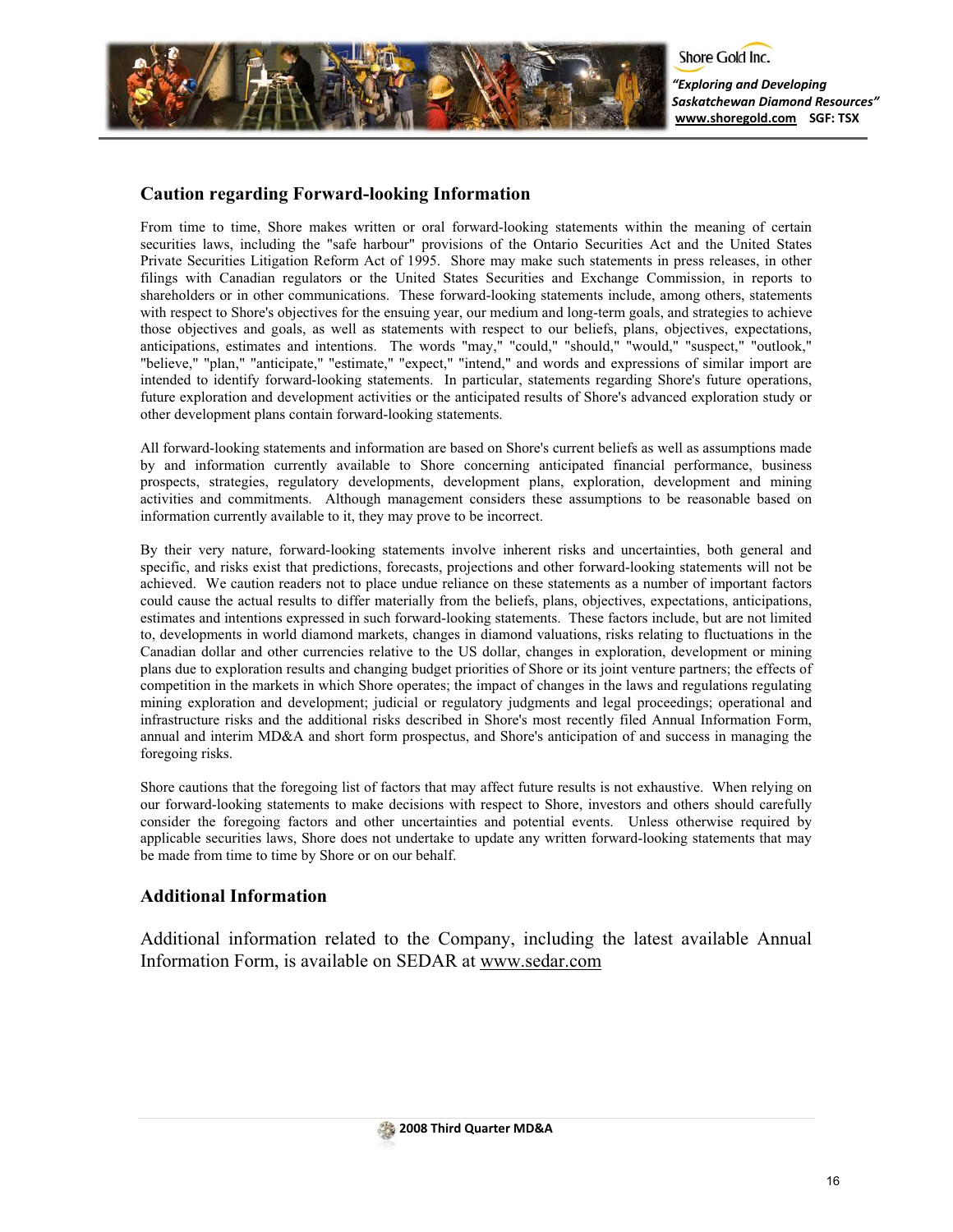### **SHORE GOLD INC. Unaudited Interim Consolidated Financial Statements**

### **For the Nine-Month Period Ended September 30, 2008**

### Notice to Reader

Management has compiled the unaudited consolidated financial statements of Shore Gold Inc. for the nine-month period ended September 30, 2008 (along with the comparative interim period in 2007). The Corporation's external auditors have not reviewed these statements.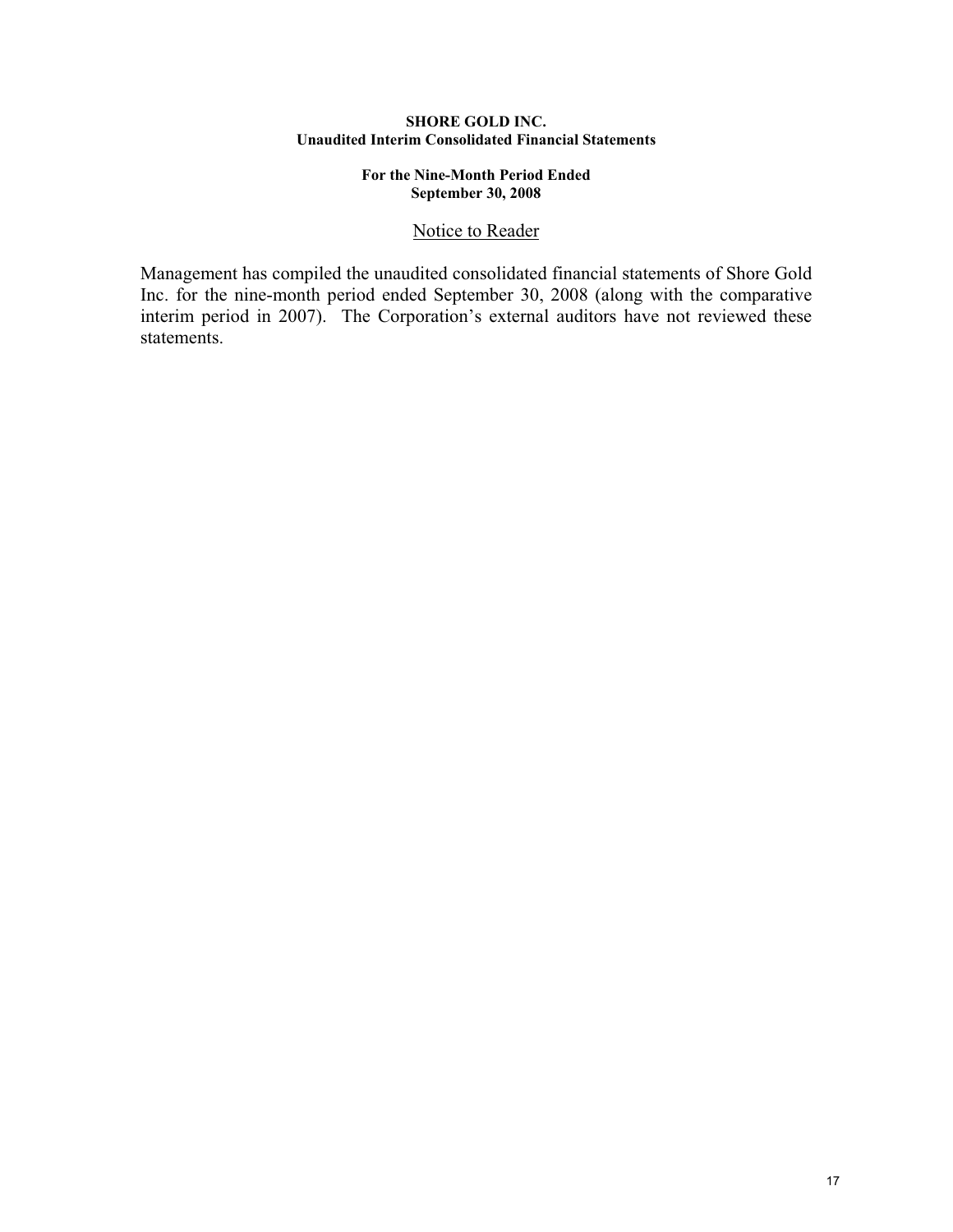## **Consolidated Balance Sheets Shore Gold Inc. (A Development Stage Entity)**

|                                                 | September 30,<br>2008<br>(in thousands) |           | December 31,<br>2007<br>(in thousands) |           |  |
|-------------------------------------------------|-----------------------------------------|-----------|----------------------------------------|-----------|--|
| <b>Assets</b>                                   |                                         |           |                                        |           |  |
| Current assets:                                 |                                         |           |                                        |           |  |
| Cash and cash equivalents                       | \$                                      | 16,976    | $\$$                                   | 31,854    |  |
| Short-term investments                          |                                         | 10,110    |                                        | 38,274    |  |
| Restricted cash                                 |                                         | 1,807     |                                        | 396       |  |
| Receivables                                     |                                         | 5,994     |                                        | 4,704     |  |
| Prepaids                                        |                                         | 189       |                                        | 118       |  |
|                                                 |                                         | 35,076    |                                        | 75,346    |  |
| Investments (note 4)                            |                                         | 14,944    |                                        | 16,979    |  |
| Mineral properties (note 5)                     |                                         | 761,257   |                                        | 723,098   |  |
| Investment in Wescan Goldfields Inc. (note 6)   |                                         | 2,091     |                                        | 2,296     |  |
| Property and equipment                          |                                         | 1,138     |                                        | 1,338     |  |
|                                                 | $\boldsymbol{\mathsf{S}}$               | 814,506   | \$                                     | 819,057   |  |
| Liabilities & Shareholders' Equity              |                                         |           |                                        |           |  |
| Current liabilities:                            |                                         |           |                                        |           |  |
| Accounts payable and accrued liabilities        | \$                                      | 7,457     | $\$$                                   | 9,790     |  |
| Current portion of asset retirement obligations |                                         | 329       |                                        | 342       |  |
|                                                 |                                         | 7,786     |                                        | 10,132    |  |
| Asset retirement obligations                    |                                         | 1,477     |                                        | 1,334     |  |
| Future income tax liability                     |                                         | 111,410   |                                        | 103,853   |  |
| Shareholders' equity:                           |                                         |           |                                        |           |  |
| Share capital (note 7)                          |                                         | 760,952   |                                        | 768,252   |  |
| Contributed surplus (note 7)                    |                                         | 25,829    |                                        | 22,596    |  |
| Deficit                                         |                                         | (92, 948) |                                        | (87, 110) |  |
|                                                 |                                         | 693,833   |                                        | 703,738   |  |
|                                                 | $\$$                                    | 814,506   | $\$$                                   | 819,057   |  |

See accompanying notes to financial statements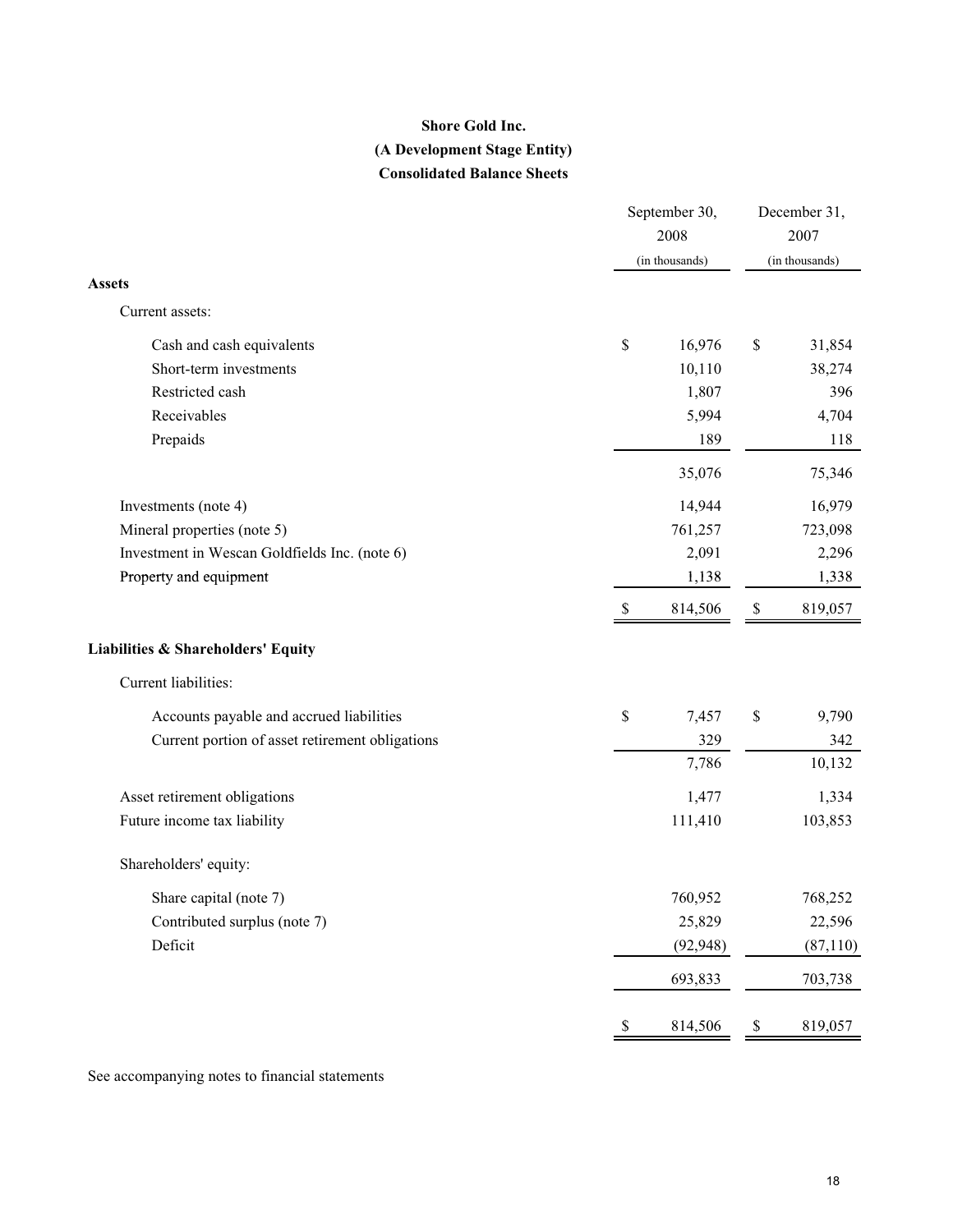### **Shore Gold Inc. (A Development Stage Entity) Consolidated Statements of Loss and Deficit**

|                                                       | Three Months Ended<br>September 30, |    |                |                | Nine Months Ended<br>September 30, |                |           |  |
|-------------------------------------------------------|-------------------------------------|----|----------------|----------------|------------------------------------|----------------|-----------|--|
|                                                       | 2008                                |    | 2007           |                | 2008                               |                | 2007      |  |
|                                                       | (in thousands)                      |    | (in thousands) | (in thousands) |                                    | (in thousands) |           |  |
| Revenue                                               |                                     |    |                |                |                                    |                |           |  |
| Interest and other income                             | \$<br>307                           | \$ | 896            | $\mathbb{S}$   | 1,399                              | \$             | 3,408     |  |
| <b>Expenses</b>                                       |                                     |    |                |                |                                    |                |           |  |
| Administration                                        | 1,002                               |    | 946            |                | 4,104                              |                | 5,335     |  |
| Consulting and professional fees                      | 98                                  |    | 279            |                | 1,099                              |                | 2,187     |  |
| Corporate development                                 | 43                                  |    | 116            |                | 252                                |                | 416       |  |
| Amortization and accretion                            | 156                                 |    | 79             |                | 395                                |                | 226       |  |
|                                                       | 1,299                               |    | 1,420          |                | 5,850                              |                | 8,164     |  |
| Loss before the under noted items                     | (992)                               |    | (524)          |                | (4, 451)                           |                | (4,756)   |  |
| Impairment in fair value of third-party asset-backed  |                                     |    |                |                |                                    |                |           |  |
| commercial paper (note 4)                             |                                     |    | (2,021)        |                | (2,035)                            |                | (2,021)   |  |
| Loss from Wescan Goldfields Inc.                      | (96)                                |    | (3)            |                | (206)                              |                | (135)     |  |
| Net loss before income taxes                          | (1,088)                             |    | (2, 548)       |                | (6,692)                            |                | (6,912)   |  |
| Income tax recovery                                   | 240                                 |    | 169            |                | 854                                |                | 2,068     |  |
| Net and comprehensive loss                            | (848)                               |    | (2,379)        |                | (5,838)                            |                | (4,844)   |  |
| Deficit, beginning of period                          | (92,100)                            |    | (97, 074)      |                | (87, 110)                          |                | (94, 609) |  |
| Deficit, end of period                                | \$<br>(92, 948)                     | \$ | (99, 453)      | $\mathbb S$    | (92, 948)                          | \$             | (99, 453) |  |
| Net loss per share                                    |                                     |    |                |                |                                    |                |           |  |
| Basic and diluted                                     | (0.00)                              |    | (0.01)         |                | (0.03)                             |                | (0.03)    |  |
| Weighted average number of shares outstanding (000's) | 183,234                             |    | 177,440        |                | 182,957                            |                | 177,259   |  |

See accompanying notes to financial statements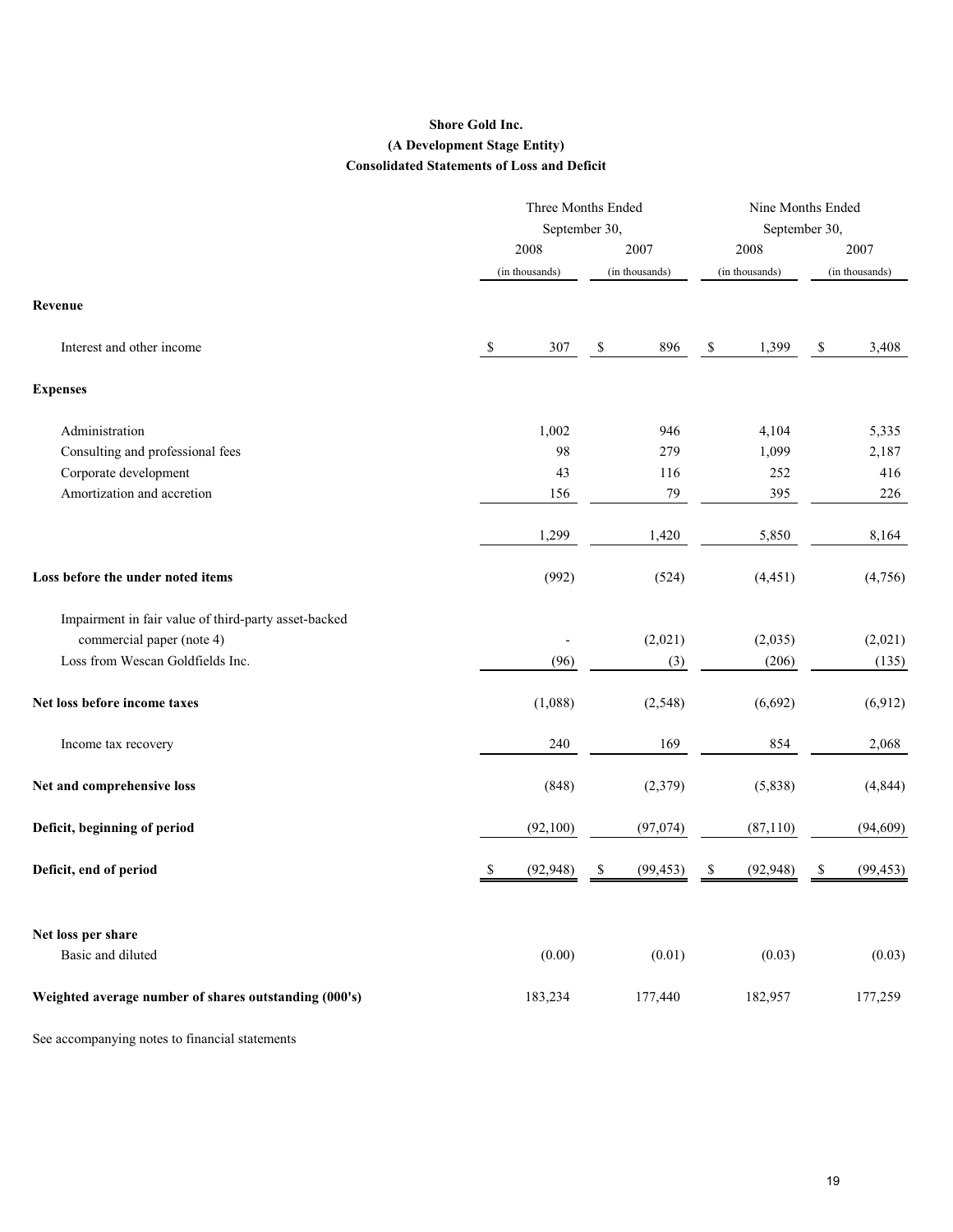### **Shore Gold Inc. (A Development Stage Entity) Consolidated Statements of Cash Flows**

|                                                         | Three Months Ended                                                    |                |              | Nine Months Ended |             |                |                                                                       |           |
|---------------------------------------------------------|-----------------------------------------------------------------------|----------------|--------------|-------------------|-------------|----------------|-----------------------------------------------------------------------|-----------|
|                                                         |                                                                       | September 30,  |              |                   |             | September 30,  |                                                                       |           |
|                                                         |                                                                       | 2008           |              | 2007              |             | 2008           |                                                                       | 2007      |
|                                                         |                                                                       | (in thousands) |              | (in thousands)    |             | (in thousands) | (in thousands)                                                        |           |
| Cash provided by (used in):                             |                                                                       |                |              |                   |             |                |                                                                       |           |
| <b>Operations:</b>                                      |                                                                       |                |              |                   |             |                |                                                                       |           |
| Net loss                                                | $\mathbb{S}% _{t}\left( t\right) \equiv\mathbb{S}_{t}\left( t\right)$ | (848)          | \$           | (2,379)           | \$          | (5,838)        | $\mathbb{S}% _{t}\left( t\right) \equiv\mathbb{S}_{t}\left( t\right)$ | (4, 844)  |
| Non-cash items:                                         |                                                                       |                |              |                   |             |                |                                                                       |           |
| Amortization and accretion                              |                                                                       | 156            |              | 79                |             | 395            |                                                                       | 226       |
| Impairment in fair value of third-party asset-backed    |                                                                       |                |              |                   |             |                |                                                                       |           |
| commercial paper (note 4)                               |                                                                       |                |              | 2,021             |             | 2,035          |                                                                       | 2,021     |
| Share of loss in Wescan Goldfields Inc.                 |                                                                       | 96             |              | 3                 |             | 206            |                                                                       | 135       |
| Fair value of stock options expensed (note 7)           |                                                                       | 200            |              | 396               |             | 2,668          |                                                                       | 4,792     |
| Future income tax recovery                              |                                                                       | (240)          |              | (169)             |             | (854)          |                                                                       | (2,059)   |
| Net change in non-cash operating working capital items: |                                                                       |                |              |                   |             |                |                                                                       |           |
| Prepaids                                                |                                                                       | 163            |              | 122               |             | (71)           |                                                                       | (53)      |
| Receivables                                             |                                                                       | 24             |              | 269               |             | 44             |                                                                       | 702       |
| Accounts payable and accrued liabilities                |                                                                       | (22)           |              | (116)             |             | (1,072)        |                                                                       | (604)     |
|                                                         |                                                                       | (471)          |              | 226               |             | (2,487)        |                                                                       | 316       |
| <b>Investing:</b>                                       |                                                                       |                |              |                   |             |                |                                                                       |           |
| Mineral properties                                      |                                                                       | (12, 811)      |              | (23,169)          |             | (36,949)       |                                                                       | (49, 756) |
| Property and equipment                                  |                                                                       | (17)           |              | (30)              |             | (130)          |                                                                       | (110)     |
| Disposal of short-term investments                      |                                                                       | 8,741          |              | 39,816            |             | 28,164         |                                                                       | 32,703    |
| Restricted cash                                         |                                                                       | (562)          |              |                   |             | (1, 411)       |                                                                       |           |
| Net change in non-cash investing working capital items: |                                                                       |                |              |                   |             |                |                                                                       |           |
| Receivables                                             |                                                                       | 442            |              | (1,821)           |             | (1, 334)       |                                                                       | 554       |
| Reclassification of third party asset-backed            |                                                                       |                |              |                   |             |                |                                                                       |           |
| commercial paper (note 4)                               |                                                                       |                |              | (18,984)          |             |                |                                                                       | (18,984)  |
| Accounts payable and accrued liabilities                |                                                                       | 1,361          |              | 3,298             |             | (1,261)        |                                                                       | (3,038)   |
|                                                         |                                                                       | (2, 846)       |              | (890)             |             | (12, 921)      |                                                                       | (38, 631) |
| Financing:                                              |                                                                       |                |              |                   |             |                |                                                                       |           |
| Issue of common shares (net of issue costs)             |                                                                       |                |              | 240               |             | 530            |                                                                       | 1,400     |
|                                                         |                                                                       |                |              | 240               |             | 530            |                                                                       | 1,400     |
| Decrease in cash and cash equivalents                   |                                                                       | (3,317)        |              | (424)             |             | (14, 878)      |                                                                       | (36, 915) |
| Cash and cash equivalents, beginning of period          |                                                                       | 20,293         |              | 28,192            |             | 31,854         |                                                                       | 64,683    |
| Cash and cash equivalents, end of period                | \$                                                                    | 16,976         | \$           | 27,768            | \$          | 16,976         | \$                                                                    | 27,768    |
| Cash and cash equivalents consists of:                  |                                                                       |                |              |                   |             |                |                                                                       |           |
| Cash                                                    | $\mathbb{S}% _{t}\left( t\right) \equiv\mathbb{S}_{t}\left( t\right)$ | 1,360          | $\mathbb S$  | 551               | \$          | 1,360          | $\mathbb{S}% _{t}\left( t\right) \equiv\mathbb{S}_{t}\left( t\right)$ | 551       |
| Guaranteed investment certificates                      |                                                                       |                |              | 393               |             |                |                                                                       | 393       |
| Treasury bills                                          |                                                                       | 15,616         |              | 26,824            |             | 15,616         |                                                                       | 26,824    |
|                                                         | $\mathbb{S}% _{t}\left( t\right) \equiv\mathbb{S}_{t}\left( t\right)$ | 16,976         | $\mathbb{S}$ | 27,768            | $\mathbb S$ | 16,976         | \$                                                                    | 27,768    |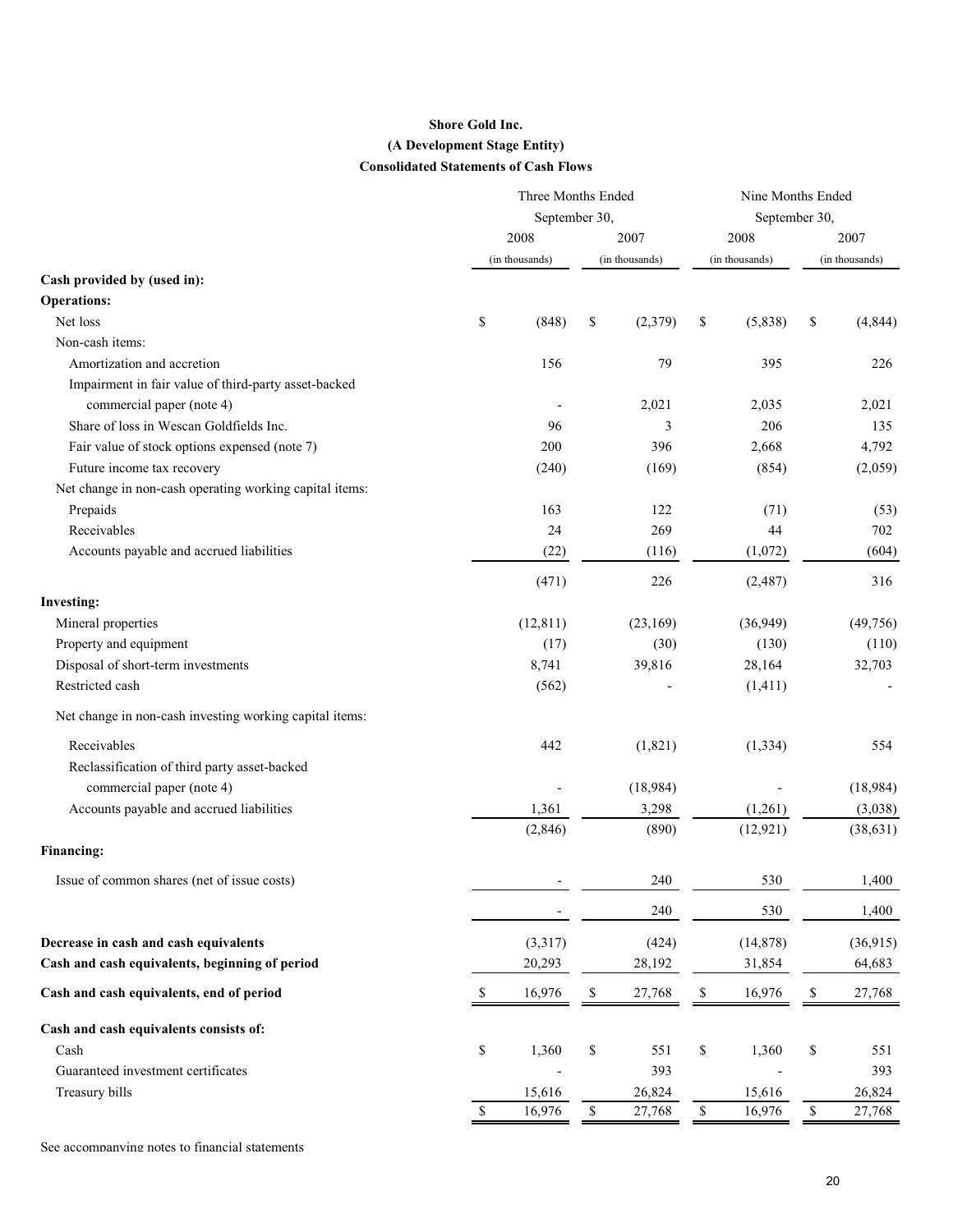# **SHORE GOLD INC.**

(A Development Stage Entity)

Notes to Consolidated Financial Statements (for the nine-month period ended September 30, 2008) (In thousands of Canadian dollars except as otherwise noted)

### **1. Nature of operations**

Shore Gold Inc. was incorporated under the Canada Business Corporations Act on April 29, 1985. Shore Gold Inc. and its subsidiaries (collectively, "Shore" or "the Company") are engaged primarily in the exploration, development, mining and sale of precious metals and gems. Substantially all of the Company's efforts are devoted to the exploration of its mineral properties. The Company has not earned significant revenue and is therefore considered to be in the development stage with respect to its current mineral property holdings.

### **2. General**

These unaudited consolidated financial statements have been prepared in accordance with Canadian generally accepted accounting principles and follow the same accounting principles and methods of application as the most recent annual audited consolidated financial statements except for the recently adopted accounting standards as described below. These consolidated financial statements should be read in conjunction with the Company's annual audited consolidated financial statements filed on SEDAR.

### **3. Changes in accounting policies**

Effective January 1, 2008, the Company adopted the following accounting standards issued by the Canadian Institute of Chartered Accountants ("CICA"). These new standards have been adopted on a prospective basis with no restatement to prior period financial statements.

#### a) Financial instruments presentation and disclosure

On January 1, 2008, the Company adopted CICA handbook sections relating to financial instruments presentation and disclosure. These sections are intended to enhance the users' ability to evaluate the significance of financial instruments to an entity, related exposures and the management of these risks.

#### i) Financial assets

The Company has designated its cash and cash equivalents as held-for-trading, which are measured at fair value. Short-term investments are designated as held-to-maturity and are carried at amortized cost. Accounts receivable are classified as loans and receivables, which are measured at amortized cost. Due to the short-term maturity of short-term investments and accounts receivable, respective carrying amounts approximate fair value.

Investments are comprised of third-party asset-backed commercial paper ("ABCP") and are classified as available-for-sale.

The Company has not entered into any hedging relationships and does not hold any other available-forsale securities that would result in the recognition of other comprehensive income or loss.

#### ii) Financial liabilities

Accounts payable and accrued liabilities are classified as other financial liabilities, which are measured at amortized cost.

Due to the short-term nature of accounts payable and accrued liabilities, respective carrying amounts approximate fair value.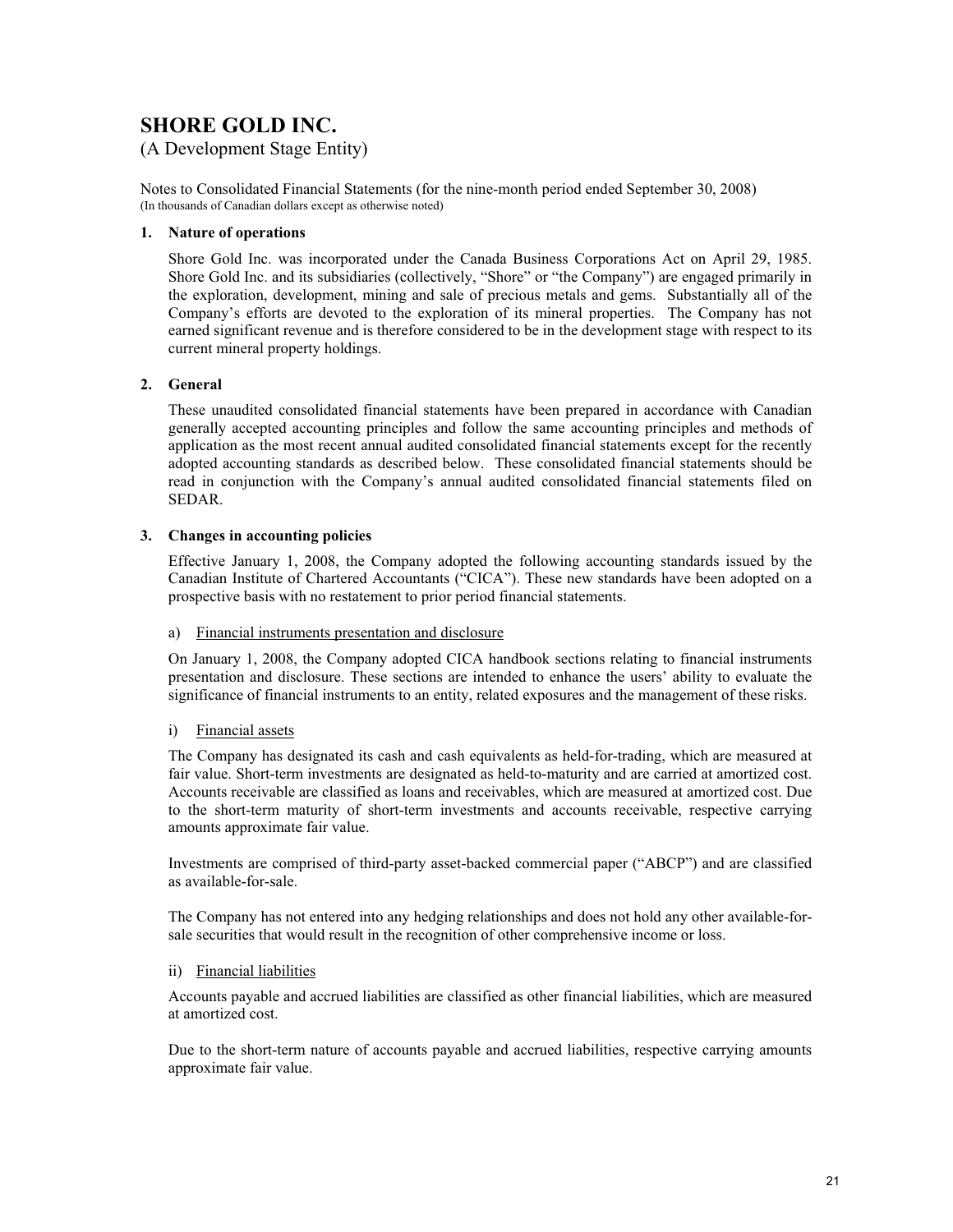#### iii) Management of financial risk

The Company's financial instruments are exposed to certain financial risks, including credit risk and liquidity risk.

#### Credit risk

Credit risk is the risk of an unexpected loss by the Company if a customer or third-party to a financial instrument fails to meet its contractual obligations.

### *Letters of credit and restricted cash*

The Company has supplied irrevocable standby letters of credit issued by a Canadian chartered bank, of which the majority are related to asset retirement obligations. The Company has pledged \$1,807 thousand of short-term investments as security, all expiring January 5, 2009. These amounts are recorded as restricted cash.

#### *Receivables*

A significant portion of the Company's receivables relate to amounts receivable from a participant of the Company's joint operations. Management minimizes the credit risk associated with this concentration of receivables by ensuring that amounts receivable from this participant are current. In accordance with the joint venture agreement, the participating interest in the joint venture is security against amounts owed.

#### *Investments*

Until the Company's surplus cash is required to fund exploration or development activities it is invested in a variety of highly rated, relatively risk-free instruments such as guaranteed investment certificates and Government of Canada treasury bills. The Company also holds ABCP with a par value of \$19.0 million (carrying value of \$14.9 million) with repayment dates ranging from September 14, 2007 to October 15, 2007. Thus far, none of the ABCP held by the Company has been repaid. This ABCP is currently subject to a proposal by the Pan-Canadian Investors Committee for Third-Party Structured Asset Backed Commercial Paper ("Investors Committee") which calls for the conversion of the ABCP into floating rate notes with terms that will match the duration of the underlying assets ("Committee Restructuring Plan"). As part of the Committee Restructuring Plan, several major financial institutions have provided margin call facilities that would significantly reduce the risk of credit default on these investments. Management continually monitors the progress regarding the ultimate collectability of these investments. The consolidated financial statements of the Company reflect management's best estimate of the fair value of these investments.

#### *Maximum credit exposure*

The carrying amount of the financial assets discussed above represents the Company's maximum exposure to credit risk:

|                 | Amount       |
|-----------------|--------------|
| Restricted cash | 1,00/<br>Φ   |
| Receivables     | 5,994        |
| <b>ABCP</b>     | 14,944       |
| Total           | \$<br>22,745 |

### Liquidity risk

Liquidity risk is the risk that the Company will not be able to meet its financial obligations as they fall due. The Company's approach is to ensure that it will have sufficient liquidity to meet its obligations when due. As at September 30, 2008, the Corporation had working capital of \$27.3 million. Management does not believe the events surrounding the liquidity of the ABCP will adversely affect its ability to meet financial obligations as they fall due.

The Company does not currently operate any producing properties and as such, is dependent upon the issuance of new equity to advance its exploration properties. Although the Company has been successful in the past in obtaining financing, there can be no assurance that the Company will be able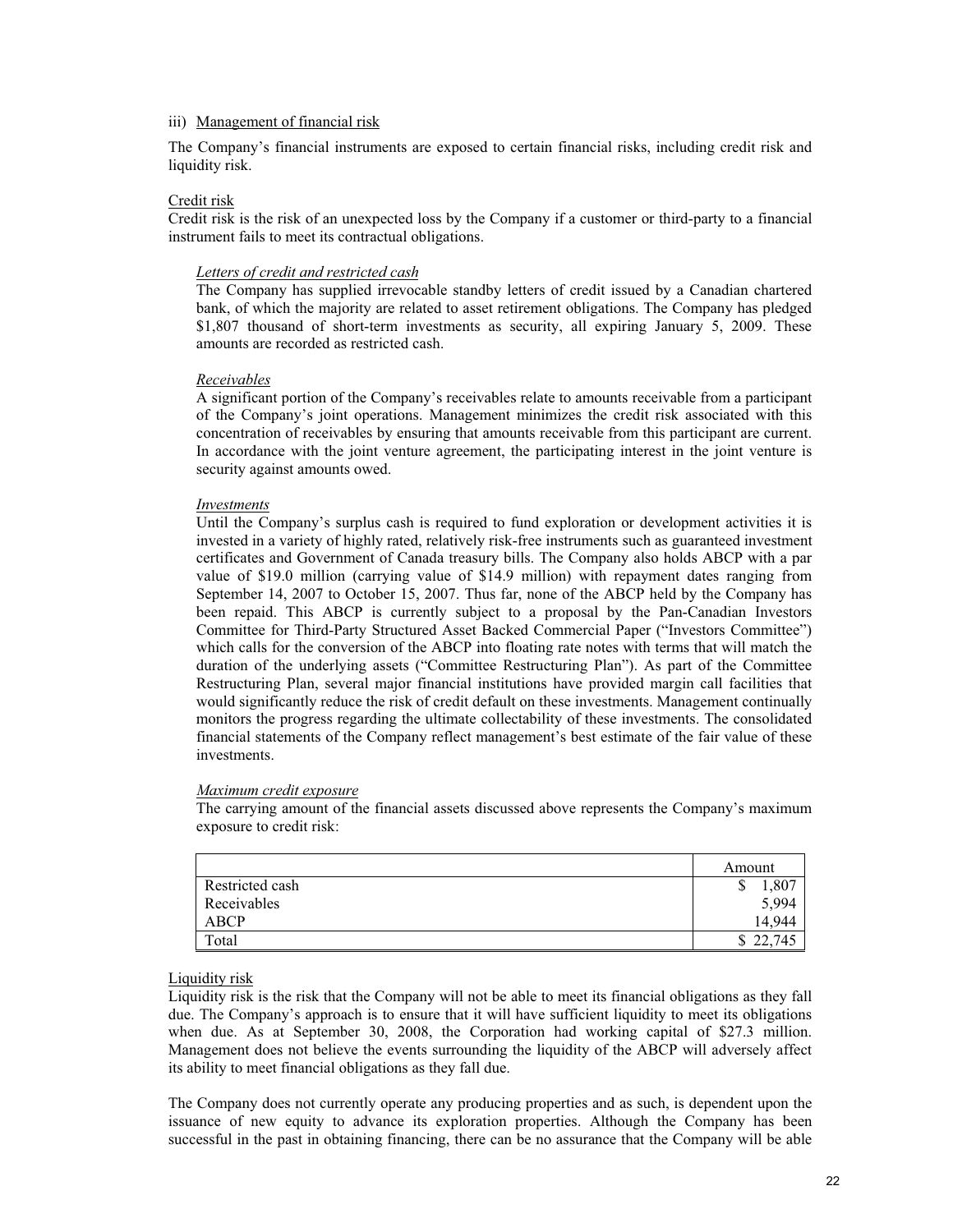to obtain adequate financing in the future or that the terms of such financing will be favorable. Failure to obtain additional financing on a timely basis may cause the Company to postpone development plans, forfeit rights in its properties or joint ventures or reduce or terminate its operations. Reduced liquidity or difficulty in obtaining future financing could have an adverse impact on Shore's future cash flows, earnings, results of operations and financial position. The Company expects its current capital resources will be sufficient to carry out its exploration plans through its current operating period. The Company is currently working on finalizing 2009 exploration plans. Based on these plans, the Company anticipates that it will be able to fund next year's budget.

### b) Capital disclosure

On January 1, 2008, the Company adopted CICA handbook sections relating to capital disclosure. This additional disclosure includes information regarding an entity's objectives, policies and processes for managing capital.

The Company's objectives when managing capital are to safeguard the Company's ability to continue as a going concern, so that it can continue to provide returns for shareholders and benefits for other stakeholders.

The Company considers the items included in shareholder's equity as capital. The Company manages the capital structure and makes adjustments to it in response to changes in economic conditions and the risk characteristics of the underlying assets. In order to maintain or adjust the capital structure, the Company may issue new shares, acquire or dispose of assets.

In order to facilitate the management of its capital requirements, the Company prepares annual expenditure budgets that are updated as necessary. The annual budgets are approved by the Board of **Directors** 

In order to maximize ongoing exploration efforts, the Company does not pay out dividends. The Company's investment policy is to invest its cash in highly rated liquid short-term interest-bearing investments with an initial term to maturity of twelve months or less.

The Company expects its current capital resources will be sufficient to carry its exploration plans through its current operating period. The Company is not subject to externally imposed capital requirements, except as disclosed.

### **4. Investments**

At September 30, 2008 the Company held ABCP with a total par value of \$19.0 million, with repayment dates ranging from September 14, 2007 to October 15, 2007. Thus far, none of the ABCP held by the Company has been repaid. All of the ABCP purchased by the Company was rated as R1 (high) by Dominion Bond Rating Service ("DBRS").

During the month of August, 2007 the ABCP market experienced liquidity problems. As a result, certain of the ABCP programs were unable to raise funds from new issuances and therefore were not able to refund maturing notes. To address the liquidity issue, twenty of the ABCP conduits, which include the ABCP held by the Company, are currently subject to a proposal by the Investors Committee which calls for the conversion of the ABCP into floating rate notes with maturities of less than nine years. The ABCP has been classified as a long-term investment on the Company's financial statements.

On March 17, 2008, the Investors Committee filed an application in the Ontario Superior Court of Justice under the Companies' Creditors Arrangement Act ("CCAA") asking the Court to call a meeting of ABCP holders to vote on the Committee Restructuring Plan. On March 20, 2008, the Investors Committee released details (the "Information Statement") of the Committee Restructuring Plan. On April 25, 2008, the majority of noteholders voted in favour of the Committee Restructuring Plan and on June 25, 2008 a court order sanctioning the Committee Restructuring Plan was made. The Investors Committee has now commenced the process for implementation of the restructuring with a view of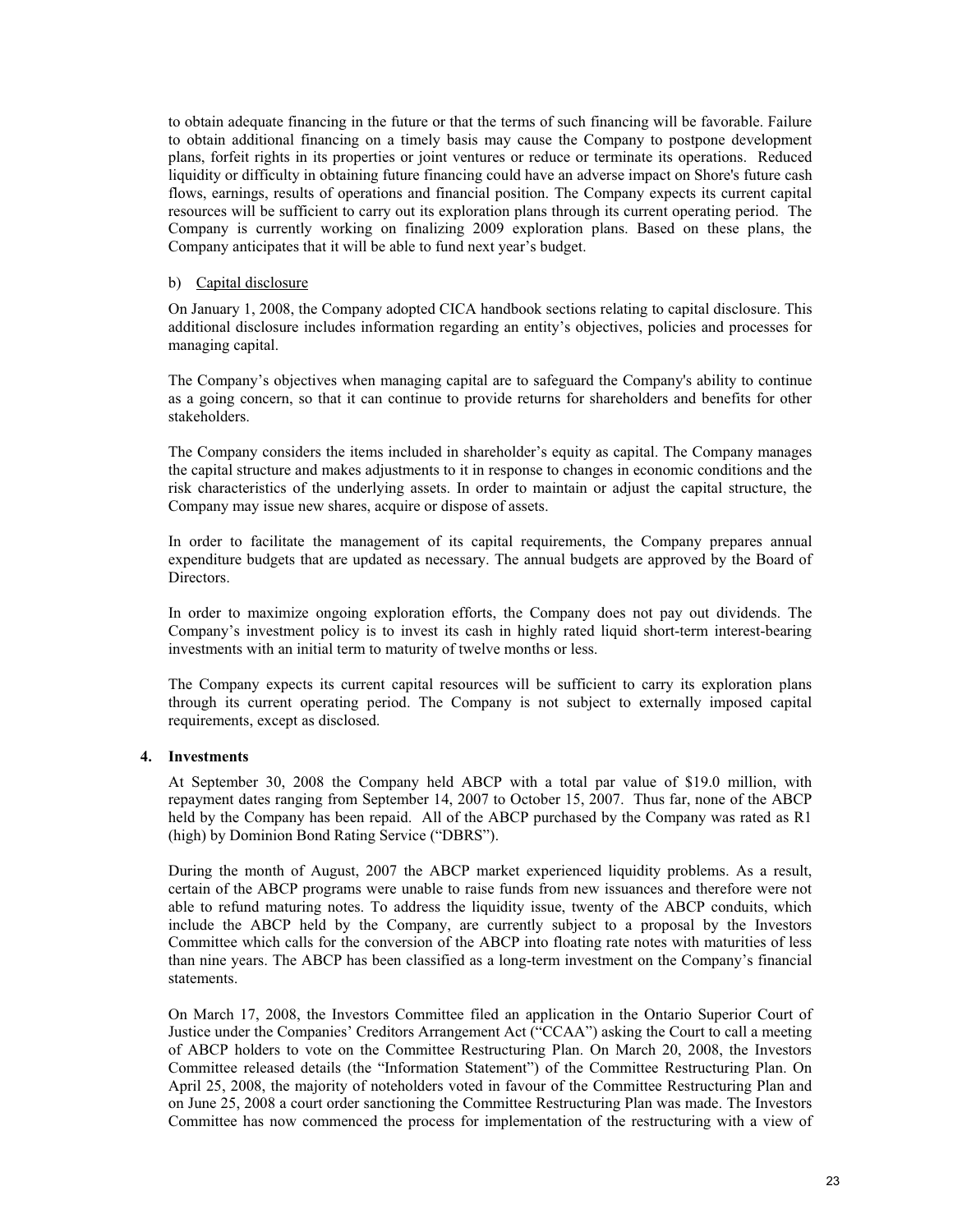completing implementation by the end of November 2008. The Company believes the outcome of the Committee Restructuring Plan will not have a significant impact to the Company's financial position.

|                                                                      | Amount   | Percent |
|----------------------------------------------------------------------|----------|---------|
| Master Asset Vehicle2 ("MAV2") Class A-1 Notes (a)                   | 7,513    | 39.5%   |
| MAV2 Class A-2 Notes (a)                                             | 5,590    | 29.4%   |
| MAV2 Class B Notes (a)                                               | 962      | $5.3\%$ |
| MAV2 Class C Notes (a)                                               | 435      | $2.1\%$ |
| Master Asset Vehicle 3 ("MAV3") Traditional Asset, Class 5 Notes (b) | 4.500    | 23.7%   |
| Total                                                                | \$19,000 | 100.0%  |

Per the Committee Restructuring Plan, the Company expects to receive the following floating rate notes:

#### a) MAV2 Notes

The Committee Restructuring Plan will pool eligible assets of ABCPs that are backed primarily by synthetic assets into one of two master asset vehicles ("MAV"). Floating rate notes ("Pooled Notes") will then be issued to noteholders in exchange for their existing ABCP, with maturities of the Pooled Notes based upon the maturities of the underlying pooled assets.

Class A-1 and A-2 Notes have been given a provisional rating of AA from DBRS. Class A-2 Notes will accrue interest that will only be paid once all interest on Class A-1 notes (due and payable) have been paid in full and only to the extent that sufficient funds are available to pay interest. Class B Notes will accrue interest that will only be paid once all Class A-1 and A-2 notes have been repaid in full and only to the extent that sufficient funds are available. Class C Notes will accrue interest at 20% that will only be paid once all Class A-1, A-2 and B notes have been repaid in full and only to the extent that sufficient funds are available. Class B and C Notes are not expected to be rated by DBRS.

#### b) MAV3 Tracking Notes

MAV3, Class 5 Tracking Notes (comprised of Gemini Series A) will be supported by traditional securitized (non-synthetic) assets and, per the Committee Restructuring Plan, will be restructured separately from other trusts, maintaining its separate assets. Noteholders such as Shore will receive MAV3 Traditional Asset ("TA") tracking notes with a maturity date that reflects the longest maturity of the Specific Traditional Tracked Asset plus one year. As per the Information Statement, the maturity date for Gemini is September 12, 2016. The TA Tracking notes will have an interest rate based upon amounts available from the Specific Traditional Tracked Assets. On April 23, 2008, DBRS assigned the MAV3 note associated with Gemini Series (MAV3 TA, Class 5) a provisional principal rating of AAA. Repayment of the principal amount owing under a TA Tracking Note is expected to commence prior to the maturity date if assets amortize before this date. According to the April 18, 2008 Monitor's Report, on April 16, 2008 HSBC Canada repurchased assets from Gemini Series A (constituting 93% of the traditional securitized assets in this trust). As a result, the Company estimates that, after this transaction, approximately 99% of the underlying assets in Gemini Series A are comprised of cash.

There is currently no active market for the ABCP held. The Company reviewed its assumptions regarding the fair value calculation during the quarter ending September 30, 2008 and found the fair value not to be substantially different from the fair value previously determined. The fair value of the ABCP was determined by using a probability-weighted discounted cash flow approach which factored in the Information Statement and other available data regarding market conditions for such investments as at September 30, 2008. Several assumptions were used in determining the fair value including: estimated weighted average of cash flows recovered (which factored in costs of the proposed restructuring), timing of cash flows based on the estimated maturities of the proposed floating rate notes (up to nine years), interest rates of 3.2 percent (Bankers Acceptance rate at September 30, 2008 of 3.7 percent less 50 basis points), and a discount rate of 6.5 percent (comprised of the Government of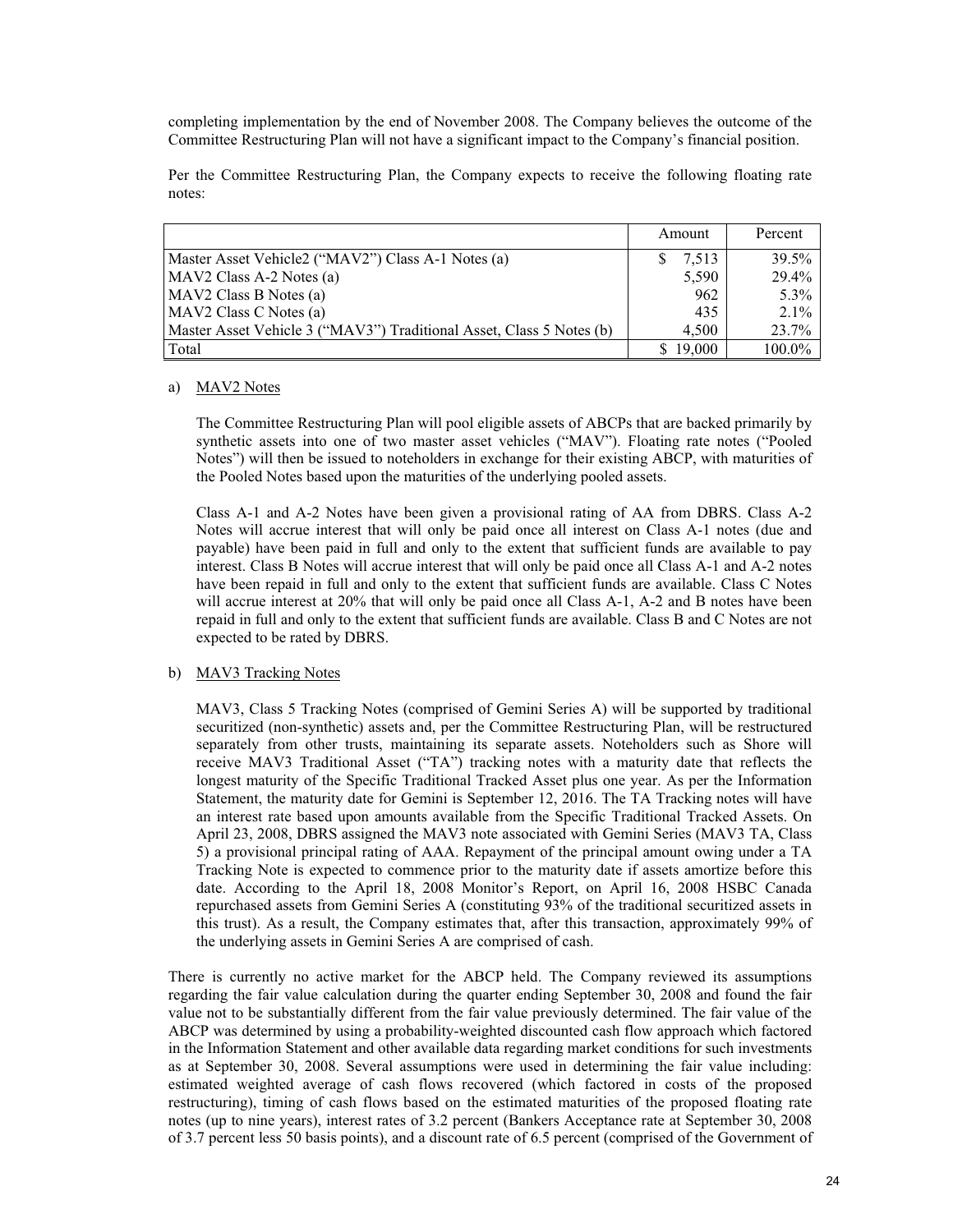Canada risk free rate of 1.7 percent at September 30, 2008 adjusted for a 4.8 percent risk premium). This analysis factored in scenarios such as the possibility that the Committee Restructuring Plan might not be successful or that synthetic assets could be forced to be unwound, resulting in the forced liquidation of collateral. A one percent change in the discount rate would result in a \$0.8 million change in the fair value of the ABCP held by the Company.

The amount and timing ultimately recovered by the Company may differ materially from this estimate. Due to the nature of the ABCP that is not backed by traditional securitized assets (a significant component is comprised of collateral debt obligations), credit risk is significant. However, as part of the Committee Restructuring Plan, several major financial institutions have provided margin call facilities that would significantly reduce the risk of credit default on these investments.

### **5. Mineral properties**

Mineral properties for the nine-month period ended September 30, 2008 are made up of the following:

|                              |                      |                 | Other      |           |
|------------------------------|----------------------|-----------------|------------|-----------|
|                              |                      | Fort à la Corne | Diamond    |           |
|                              | <b>Star Property</b> | Property        | Properties | Total     |
| Balance – December 31, 2007  | \$162,270            | \$550,359       | \$10,469   | \$723,098 |
| Expenditures during 2008     |                      |                 |            |           |
| Acquisition and staking      | 51                   |                 |            | 51        |
| Asset retirement obligation  |                      | 64              |            | 64        |
| Exploration                  | 7.431                | 27,834          | 2.779      | 38,044    |
| Balance – September 30, 2008 | \$169,752            | \$578,257       | \$13,248   | \$761,257 |

### **6. Investment in Wescan Goldfields Inc.**

The Company accounts for its 18.2% investment in Wescan Goldfields Inc. ("Wescan") on an equity basis. Wescan is publicly traded on the TSX Venture exchange.

At September 30, 2008, Shore and its wholly owned subsidiaries held 11,474,086 (2007 – 11,474,086) shares of Wescan. The fair value of the Company's equity interest in Wescan at September 30, 2008 was \$3.0 million (2007 – \$3.1 million).

### **7. Share capital**

### Authorized

The authorized share capital of the Company consists of unlimited common shares.

|                                            | <b>Common Shares</b>         | Amount    |
|--------------------------------------------|------------------------------|-----------|
| Balance – December 31, 2007                | 182,684                      | \$768,252 |
| Future income taxes on flow-through        |                              |           |
| expenditures renounced to shareholders (a) | $\qquad \qquad \blacksquare$ | (8,100)   |
| Balance – March 31, 2008                   | 182,684                      | \$760,152 |
| Options exercised (b)                      | 550                          | 800       |
| Balance – June 30, 2008                    | 183,234                      | \$760,952 |
| Options exercised (b)                      | $\overline{\phantom{0}}$     |           |
| Balance – September 30, 2008               | 183,234                      | 760,952   |

### a) Flow-through shares

During 2007, the Company issued, through a private placement, 4,762,000 flow-through shares for gross proceeds of \$30.0 million. In January 2008, the Company renounced \$30.0 million of tax deductions associated with qualified expenditures required to be incurred by the end of 2008. The Company recorded a future income tax liability of \$8.1 million, with a corresponding reduction in share capital.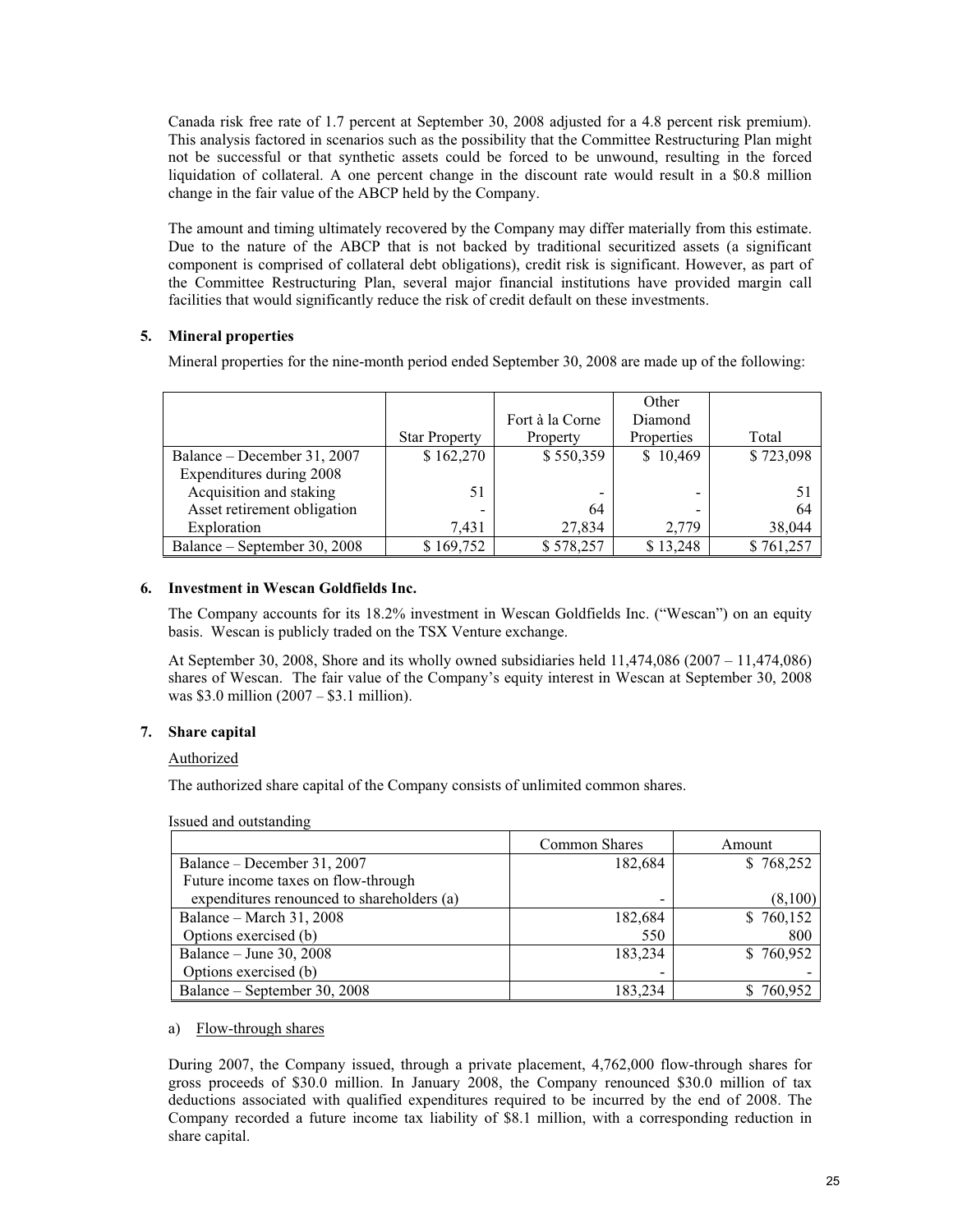#### b) Share option plan

The Company has established a share option plan whereby options may be granted to directors, officers, employees and service providers to purchase common shares of the Company. The plan is a fixed maximum plan such that the aggregate number of shares reserved for issuance under this plan, and any other security based compensation arrangement of the Corporation, shall not, at the time of the stock option grant, exceed 15,768,360 shares. Options granted have an exercise price of not less than the closing price quoted on the Toronto Stock Exchange for the common shares of Shore on the trading day prior to the date on which the option is granted. Certain options vest immediately while others vest six to twelve months after grant date and have expiration dates of 5 years from the date of the grant of the options.

The fair value of stock options issued in the nine-month period ended September 30, 2008 was estimated using the Black-Scholes option-pricing model with the following assumptions: 5 year weighted average expected option life, no expected forfeiture rate, dividend yield of 0.0%, volatility factors of 64.9% to 66.2% (2007 – 56.7% to 62.2%) and risk free rates of 3.06 to 3.34% (2007 – 3.94% to  $4.68\%$ ). During the quarter ended September 30, 2008, the Company granted  $50,000$  (2007 – 1,025,000) options to directors, officers or employees at an average strike price of \$1.05 (2007 – \$3.11). The fair value in respect of stock options granted for the quarter ended September 30, 2008 was \$30 thousand (2007 – \$1.8 million). The amount that vested from this issue and previous issues during the quarter was \$0.3 million  $(2007 - $0.9$  million). Of this amount, \$0.1 million  $(2007 - $0.5$  million) was capitalized as an addition to mineral properties and  $$0.2$  million (2007 –  $$0.4$  million) was expensed. During the nine-month period ended September 30, 2008, the Company granted 1,100,000 (2007- 2,795,000) options to directors, officers or employees at an average strike price of \$3.39 (2007 - \$5.04). The fair value in respect of stock options granted for the nine-month period ended September 30, 2008 was \$2.1 million (2007 - \$7.5 million). The amount that vested from these issues and previous issues during the nine-month period was \$3.5 million (2007 - \$6.3 million). Of this amount \$0.8 million (2007 - \$1.5 million) was capitalized as an addition to mineral properties and \$2.7 million (2007 - \$4.8 million) was expensed. The fair value of stock-based compensation related to options that will vest over the next 12 months is \$0.1 million.

|                              | Options | Average Price |
|------------------------------|---------|---------------|
| Balance – December 31, 2007  | 7,303   | \$4.71        |
| Granted                      | 900     | 3.52          |
| Exercised                    |         |               |
| Expired                      | (22)    | 6.17          |
| Balance – March 31, 2008     | 8,181   | \$4.58        |
| Granted                      | 150     | 3.40          |
| Exercised                    | (550)   | 0.96          |
| Expired                      | (25)    | 3.00          |
| Balance – June 30, 2008      | 7,756   | \$4.82        |
| Granted                      | 50      | 1.05          |
| Exercised                    |         |               |
| Expired                      |         |               |
| Balance – September 30, 2008 | 7,806   | \$4.79        |

For options outstanding at September 30, 2008, weighted average exercise prices are as follows:

The options expire between the dates of March 2009 to September 2013.

### c) Contributed surplus

The fair value of stock options has been valued using the Black-Scholes option-pricing model. The fair value of these securities is added to contributed surplus over the vesting period of the securities. Upon exercise, the corresponding amount of contributed surplus related to the security is removed from contributed surplus and added to share capital. A summary of the contributed surplus activity is as follows: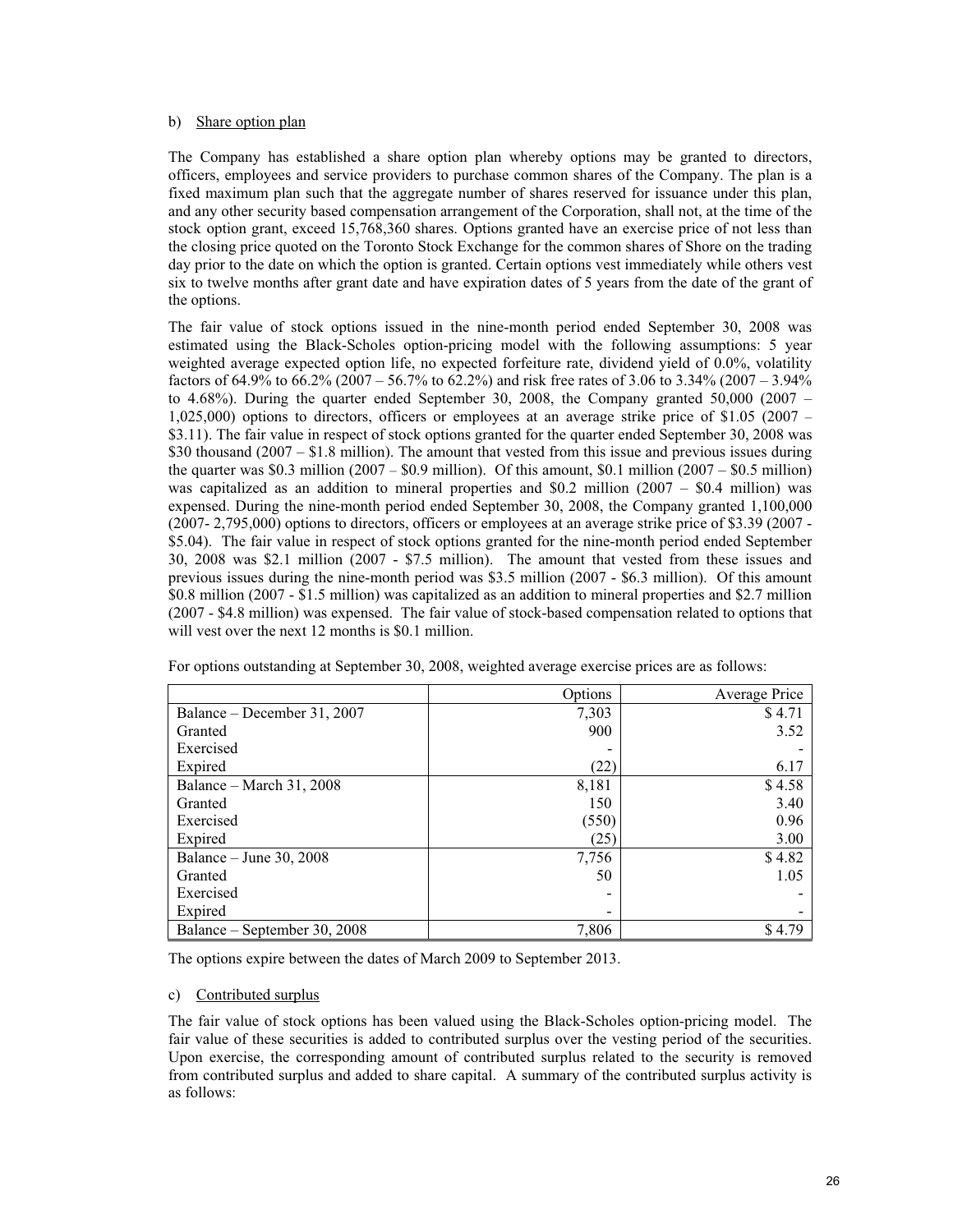| Balance – December 31, 2007                | \$22,596 |
|--------------------------------------------|----------|
| Fair value of options vested               | 2,397    |
| Less: amounts related to options exercised |          |
| Balance - March 31, 2008                   | \$24,993 |
| Fair value of options vested               | 768      |
| Less: amounts related to options exercised | (270)    |
| Balance – June 30, 2008                    | \$25,491 |
| Fair value of options vested               | 338      |
| Less: amounts related to options exercised |          |
| Balance – September 30, 2008               | \$25,829 |

### **8. Related party transactions**

During the nine-month period ended September 30, 2008, management and consulting fees of \$754 thousand (2007 – \$694 thousand) were paid to companies controlled by certain officers of the Company. Of these fees, \$139 thousand (2007 – \$127 thousand) were capitalized as additions to mineral properties; \$261 thousand (2007 – \$238 thousand) were included in administration expense and \$354 thousand (2007 – \$329 thousand) were included in consulting and professional fees expense.

During the nine-month period ended September 30, 2008, the Company charged \$49 thousand (2007 – \$314 thousand) to Wescan Goldfields Inc. for administration services and rental of equipment. Accounts receivable includes \$10 thousand (2007 – \$2 thousand) due from Wescan Goldfields Inc.

The above transactions were in the normal course of operations and are measured at an amount agreed to by the related parties.

### **9. Comparative figures**

Certain prior years' balances have been reclassified to conform to the current financial statement presentation.

#### **10. Subsequent events**

On November 4, 2008, the Company announced that it has entered into an agreement for the private placement of 16.67 million Flow-Through Common Shares of the Company for gross proceeds of \$12.5 million.